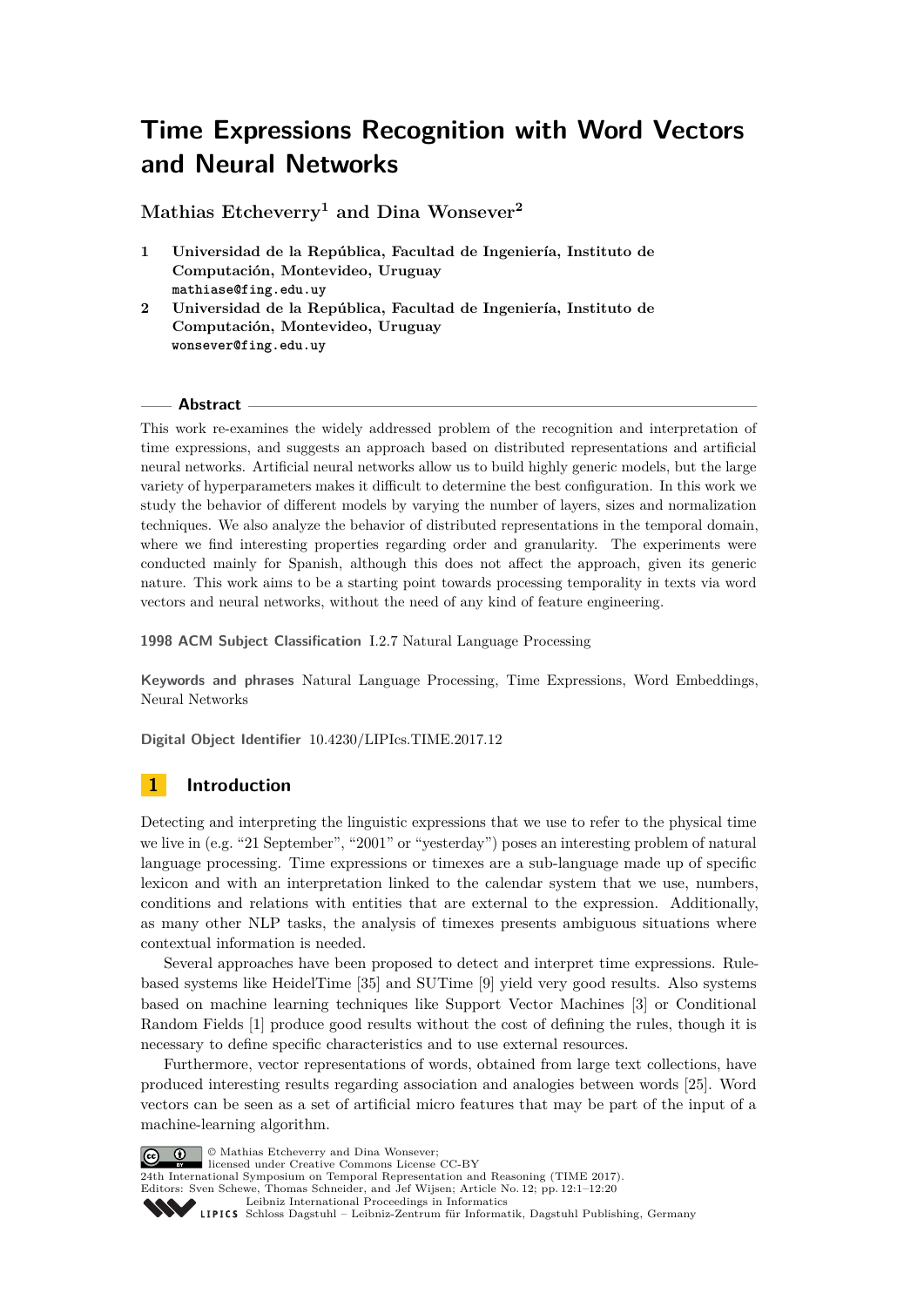### **12:2 Time Expressions Recognition with Word Vectors and Neural Networks**

Artificial neural networks organized in layers can be interpreted as successive sequent transformations of a representation to obtain an expected result. Using word vectors as input enables us to resolve problems without having to specify rules or machine-learning features with information about the problem. The information about the problem used to define the models considered in this work is limited to the output layer and the way the model is used.

In this work we study the behavior of neural models that use as input distributed representations of words to detect and classify the time expressions occurring in a text. Word representations make associations between similar words or semantically related words, which gives the model the capacity to consider cases with lexical entries that do not exist in the training data. We consider feedforward and LSTM models, and analyze the effect of considering different dimensions for word representations, for hidden layers and normalization techniques such as noise in representations, dropout, L1 and L2. We conducted experiments using a small corpus for Spanish obtaining interesting results. We present results relative to word vectors that suggest the possibility of interpreting time expressions without defining rules or adding knowledge about the temporal domain. Finally, we include experiments in English with encouraging results, and in the different, yet related, task of events detection for Spanish and English.

### **2 Related Work**

### **2.1 In Time Expressions**

Extensive work has been done in the detection and interpretation of time expressions. Furthermore, neural networks and vector representations of words have made great progress recently. However, to our knowledge, no studies using neural models to resolve problems with time expressions have been presented.

Regarding existing rule-based systems, [\[24\]](#page-16-1) presents a system that resolves recognition and interpretation through manually developed and machine-learned rules. [\[28\]](#page-16-2) tackles the problem by processing the input text, where information about expressions is cumulatively added in each stage through heuristics and rules. [\[16\]](#page-15-1) resolves recognition and interpretation with a formal set of rules on the morphosyntactic information of the input. [\[13\]](#page-15-2) builds a system based on the *TRIOS* system [\[38\]](#page-17-1), adding pre and post processing stages to improve their results.

The *HeidelTime* system [\[34\]](#page-16-3) uses regular expressions and resources from a temporal lexicon to recognize and interpret the expressions, reaching the best results at *TempEval-2*. These results were later improved by the *SUTime* system [\[9\]](#page-15-0). At *TempEval-3*, the system that obtained the best results was a new version of *HeidelTime* [\[35\]](#page-17-0). [\[8\]](#page-15-3) outperforms this result with a system based on a manually developed context-free grammar.

Furthermore, traditional machine learning methods are essentially classifiers based on conveniently defined features. It is from annotated examples that mechanisms are set to determine the desired information in arbitrary entries. This type of method is suitable to identify and classify time expressions, but its application to interpretation is not direct.

These systems are usually based on features such as: words part-of-speech tags in a context window, belonging to word classes that are manually specified, and restrictions on a dependency or constituents analysis, among many others. The variety of possible features is unlimited, and the results depend mainly on features engineering. It is also important to note that some features may require considerable computing time, thus making their use questionable.

We could mention many existing machine learning based systems. [\[1\]](#page-14-1) detects time expressions with *Conditional Random Fields (CRF)*, as does [\[2\]](#page-14-2). Later on, [\[3\]](#page-14-0) uses *Support*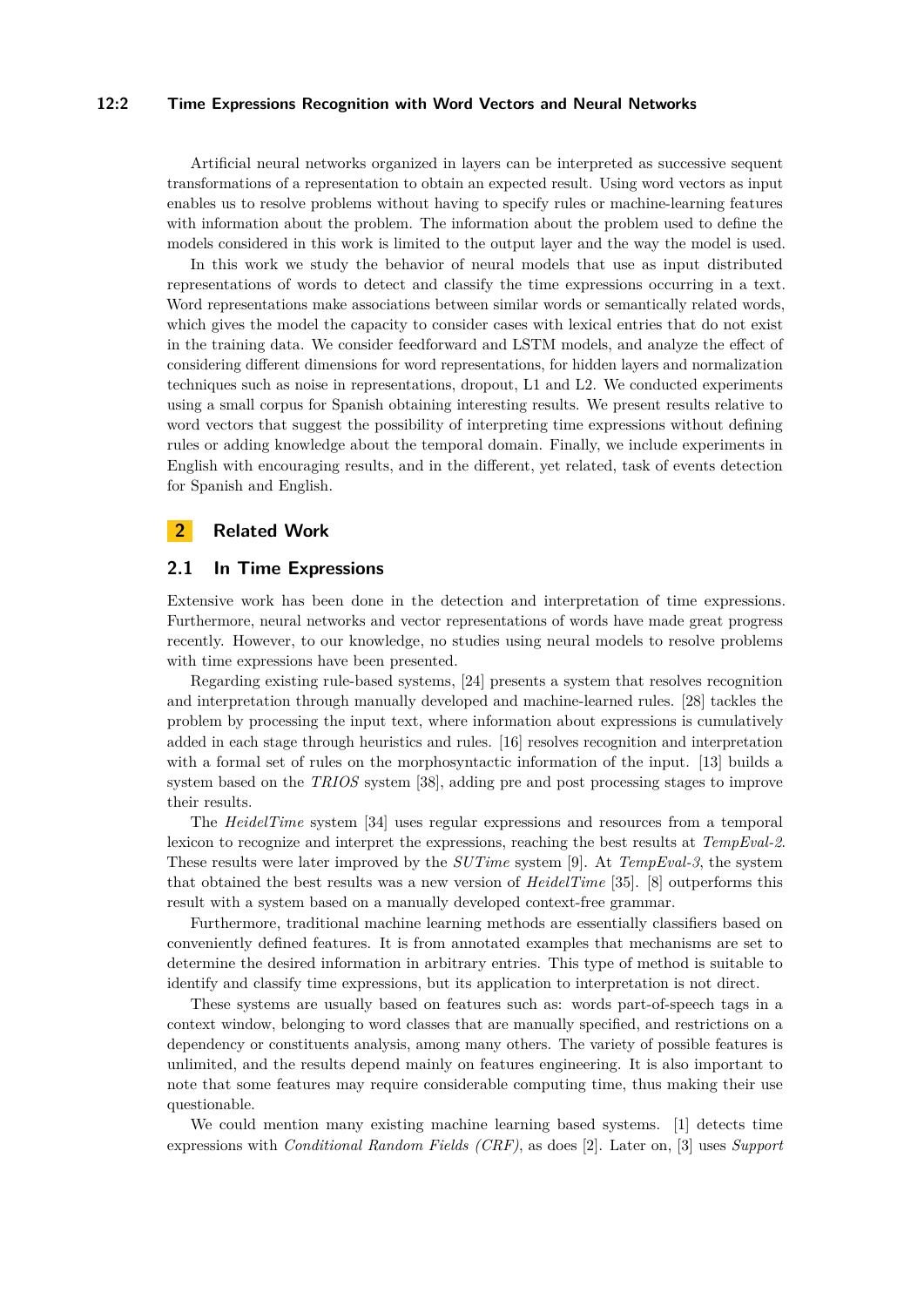#### **M. Etcheverry and D. Wonsever 12:3** 12:3

*Vector Machines (SVM)* as classifiers and simplifies the rules for interpretation through a classifiers cascade.

Semi-supervised approaches may include *bootstrapping* techniques to improve recognition [\[27\]](#page-16-4). [\[21\]](#page-16-5) expands positive cases using *WordNet*. The *ManTIME* system [\[14\]](#page-15-4) runs *CRF* for detection, considering attributes derived from *WordNet*, but does not reach significant improvements.

The*ClearTK-TimeML* system [\[7\]](#page-15-5) trains multiple supervised classifiers to identify and classify time expressions, events and relations. Different methods are made to compete in the system (*CRF*, *SVM* and logistic regression), with a specific tune of hyperparameters.

Hybrids that include machine learning techniques and a formal set of rules have produced good recognition results. As for interpretation, rules are used relatively naturally given their compositional properties. Some approaches combine the advantages of formal sets of rules and annotated examples to interpret expressions. [\[4\]](#page-14-3) inferred a probabilistic context-free grammar on the expressions. This system can be easily applied to different languages [\[5\]](#page-14-4).

[\[22\]](#page-16-6) uses combinatory categorial grammar system to detect and interpret time expressions. The work considers 287 manually designed entries, as well as automatically generated entries (such as numbers and formats of dates), obtaining 83*.*1% F-score for detection, 85*.*4% for classification and 82*.*4% for interpretation in the evaluation data of *TempEval-3* ; this is the current state-of-the-art.

### **2.2 In Neural Networks**

Artificial neural networks currently play a major role in the artificial intelligence community and natural language processing isn't an exception[\[10,](#page-15-6) [11\]](#page-15-7). This has increased with the progress made in the construction of vector representations of words from the contexts where they occur [\[25,](#page-16-0) [26\]](#page-16-7).

As for the use of word representations with neural network models to solve NLP tasks, many studies with significants results can be mentioned. Among them, paraphrase detection [\[32\]](#page-16-8), parsing [\[31\]](#page-16-9) and sentiment analysis [\[33\]](#page-16-10). [\[18\]](#page-15-8) uses recurrent models and word embeddings to resolve the issue of opinion mining. This work shares ideas with [\[17\]](#page-15-9) that uses a feedforward network and word2vec embeddings for time expression recognition in English for clinical domain.

# **3 Time Related Words and Distributed Representations**

To study the quality of information provided by words vector representations in the temporal domain we reduced the dimension of the representations to be able to represent their relative positions graphically. In turn, the ordering of the cosine distances respect to a specific word were considered. We used word representations inferred from Wikipedia in Spanish through GloVe [\[26\]](#page-16-7), presented by [\[12\]](#page-15-10).

### **3.1 Clustering**

It is relevant to study the structure of the space of vector representations for the words that refer to temporal information. Figure [1](#page-3-0) shows the representations of a selection of time related words after reduction to 2 dimensions with *t-sne* [\[40\]](#page-17-2) for its graphical representation. The presented 2-d representation shows how semantically related words tend to form clusters. The following clusters are formed: days of the week, months, years, adverbs and low numbers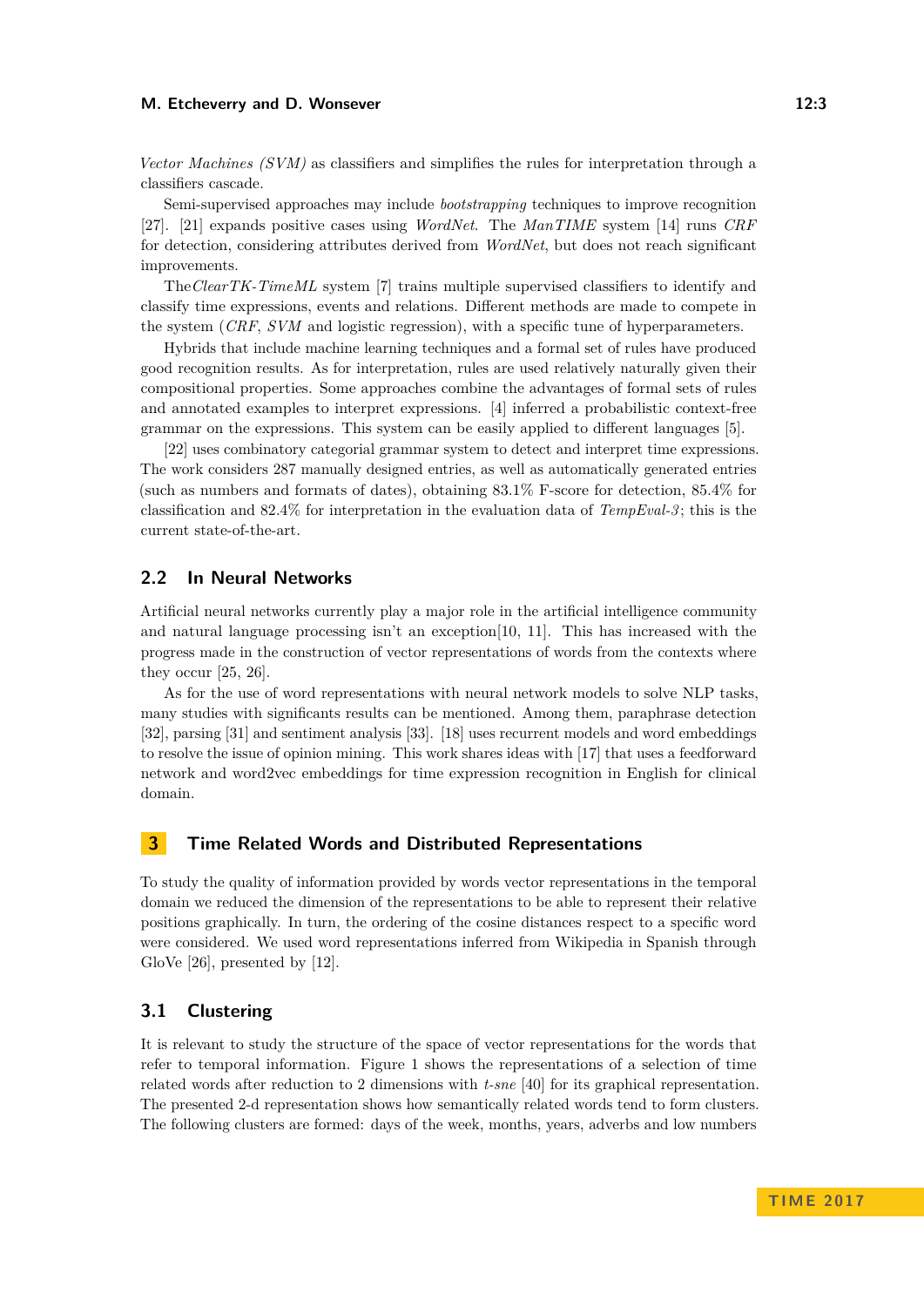<span id="page-3-0"></span>

**Figure 1** (a) Representation in 2 dimensions using *t-sne* of 200 dimension representations of a time related words selection. (b) Representation in 2 dimensions using *t-sne* of 200 dimension representations of numbers.

<span id="page-3-2"></span>**Table 1** Table with the closest terms (to the heading) ordered by distance to the time expressions representations.[1](#page-3-1)

| Amanecer   | Neolítico      | Comienzo  | Antes    | Repentinamente | Apresuradamente  |
|------------|----------------|-----------|----------|----------------|------------------|
| atardecer  | paleolítico    | inicio    | después  | súbitamente    | marchar          |
| mañana     | mesolítico     | dio       | tras     | muere          | replegarse       |
| noche      | calcolítico    | antes     | уa       | falleció       | precipitadamente |
| día        | neolítico      | final     | días     | murió          | desecaba         |
| medianoche | datan          | dando     | luego    | prematuramente | mudarse          |
| anochece   | pleistoceno    | llegada   | ese      | trágicamente   | periódicamente   |
| mediodía   | precerámico    | finales   | meses    | tempranamente  | dirigiera        |
| ocaso      | epipaleolítico | principio | tiempo   | .              | .                |
| madrugada  | bronce         | momento   | comenzar |                |                  |
| .          | .              | .         | .        |                |                  |

used in days of the month. In tasks related to time expressions, this enables the generalization to cases that are not included in the training corpus.

Besides the days of the week and the months of the year, it is interesting to observe, for example, the behavior of the words denoting times of day (e.g. sunrise), prehistoric times (e.g. Neolithic) or time adverbs. Table [1](#page-3-2) shows the closest words to a given term ordered by distance.

# **3.2 Ordering and Granularity**

In the examples presented, besides the formation of clusters we notice that the words that follow a sequential order (common in time domain), such as the days of the week, months, etc., tend to hold the order in terms of the representations. For instance, the representation of the word *miércoles* (Wednesday) occurs closer to that of *martes* (Tuesday) and of *jueves* (Thursday) than to other week day names. This shows that representations tend to preserve the chronological order of the terms.

<span id="page-3-1"></span> $^{\rm 1}$  There is an English translated version in the Appendix [B,](#page-19-1) Table [22.](#page-19-2)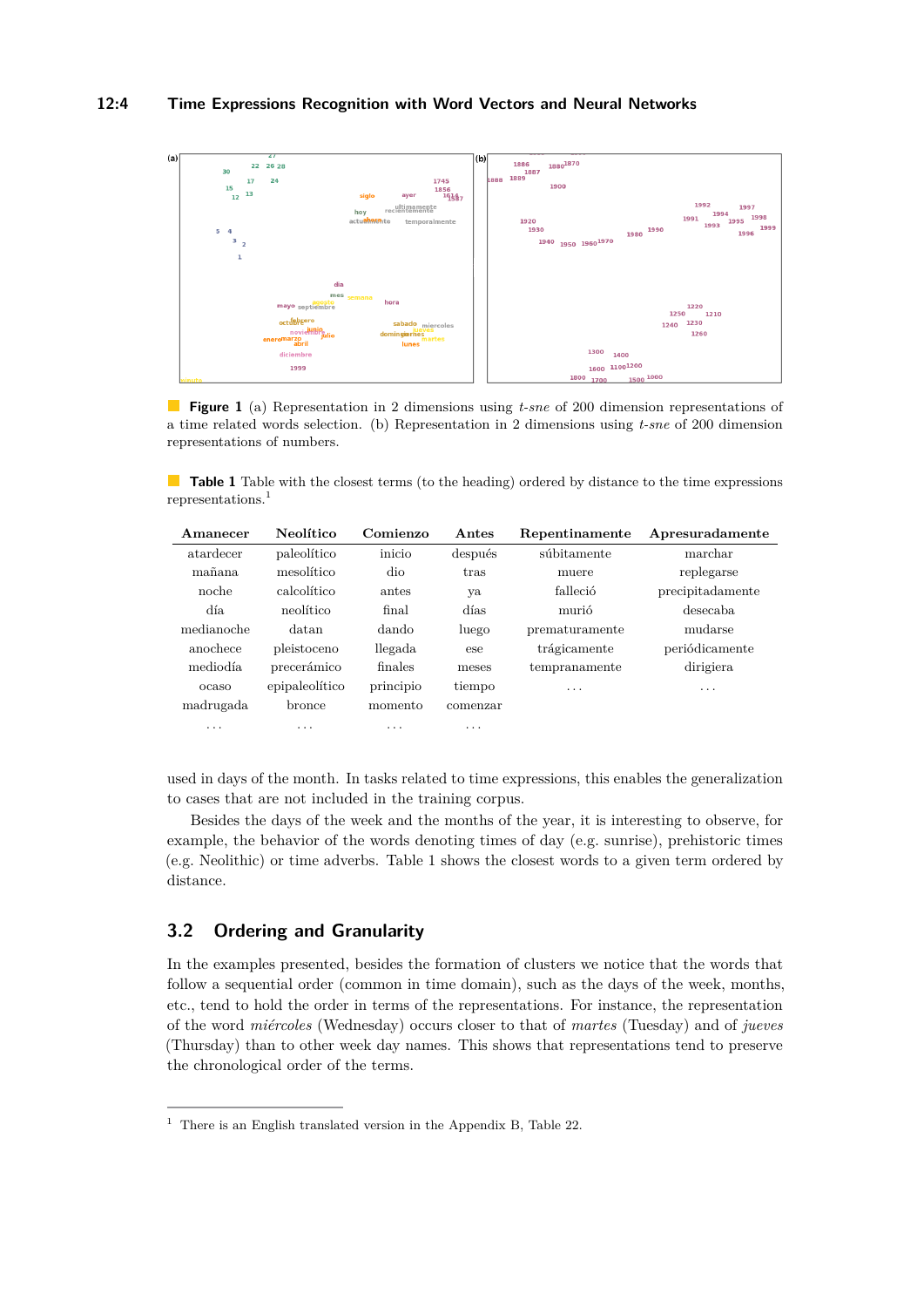| Primero                 | Segundo | Vigésimo      | 1853 | 1850 | 1700 | 1999 |
|-------------------------|---------|---------------|------|------|------|------|
| luego                   | tercer  | trigésimo     | 1855 | 1840 | 1600 | 1998 |
| segundo                 | primer  | décimo        | 1854 | 1849 | 1800 | 1995 |
| mismo                   | cuarto  | cuadragésimo  | 1856 | 1870 | 1500 | 1997 |
| último                  | último  | noveno        | 1852 | 1860 | 1400 | 1996 |
| primer                  | quinto  | quincuagésimo | 1851 | 1880 | 1200 | 2002 |
| posteriormente          | primero | octavo        | 1865 | 1851 | 1100 | 2003 |
| después                 | tercero | quinto        | 1849 | 1830 | 1300 | 1994 |
| $\cdot$ $\cdot$ $\cdot$ | .       | .             | .    | .    | .    | .    |

<span id="page-4-1"></span>**Table 2** Table with the closest terms (to the heading) ordered by distance to the representations of ordinal and numerical terms.[2](#page-4-0)

Besides this tendency to preserve the order, ordinal terms and numbers present a granularity issue. When considering terms such as *primero* (first), *segundo* (second) and *tercero* (third), the term primero is close to terms like *segundo* and also to *último* (last). Then, when considering the terms close to *segundo*, terms like *tercero* (third), *cuarto* (fourth) and *quinto* (fifth) prevail. Additionally, next to the term *vigésimo* (twentieth) we find terms like *désimo* (tenth) and *trigésimo* (thirtieth) (see Table [2\)](#page-4-1).

Similarly, granularity is considered in the vector representation of numerical terms. For instance, if the number is in hundreds granularity, for example 1700, other numbers from the hundreds like 1600 or 1800 are found close. Note as well that these terms are sequentially the previous and next ones to 1700 in the hundreds granularity. Something similar happens with numbers from the tens such as 1850, with close numbers like 1840, 1860 and 1870; and if 1853 is considered, its representation is close to that of 1855 and 1854.

Figure [1\(](#page-3-0)b) shows the representations of a selection of numerical terms after reduction to 2 dimensions with t-sne. We can see clusters that reflect the granularity and order properties. It is also interesting to note how the sequence 1920, 1930, . . . , 1970, 1980, 1990 connects the cluster close to 1900 (1888, 1889,  $\dots$ ) with the one close to 1990 (1991, 1992,  $\dots$ ). These order and granularity phenomena of the terms are potentially useful to interpret time expressions. Note that these properties are inferred only from the local contexts where words occur.

### **3.3 Regression on Years vectors**

Experiments were conducted on neural network models trained to infer their respective numerical value from the vector representation of a numerical term. A sampling of 300 random numbers was considered in the range from 1000 to 2000 with their respective vector representations. The set was used to train a regression feedforward network with one 100-size hidden layer, and the lowest absolute error was used as target function for training. Though deeper studies are needed, the results obtained are encouraging. The experiments include results such as 1985*.*21; 1986*.*84; 1986*.*72; 1988*.*58 and 1989*.*02 for the 1985 − 1989 sequence, where only 1989 was in the training data. However, not all the results were as accurated, although, they were close to the expected value.

<span id="page-4-0"></span><sup>2</sup> There is an English translated version in the Appendix [B,](#page-19-1) Table [23.](#page-19-3)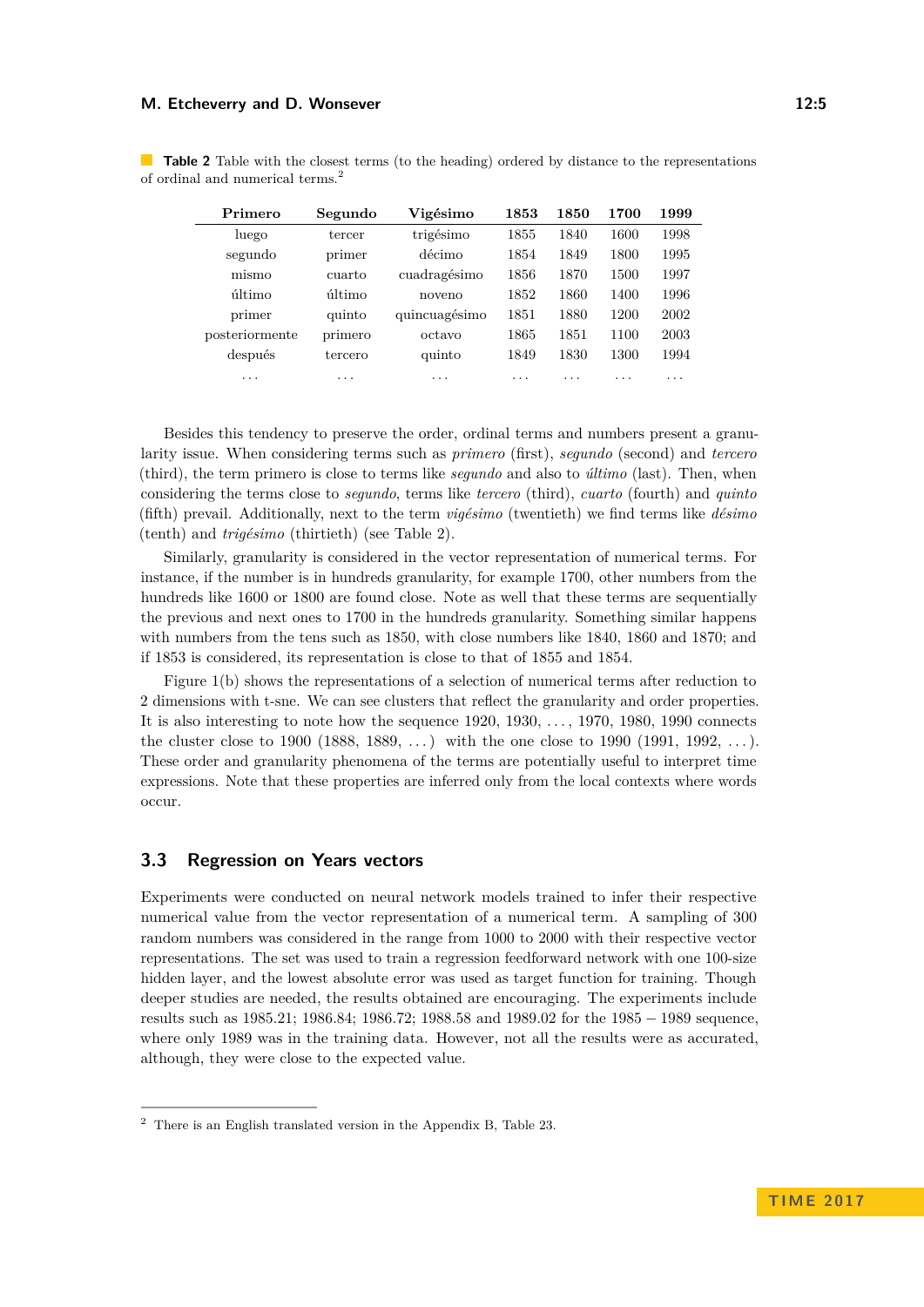### **12:6 Time Expressions Recognition with Word Vectors and Neural Networks**

| Type          | Label               |
|---------------|---------------------|
| $date$ $(da)$ | $L_{da}$ , $U_{da}$ |
| time(t)       | $L_t$ , $U_t$       |
| duration (du) | $L_{du}$ , $U_{du}$ |
| set(s)        | $L_s, U_s$          |
| other         | B, I, O             |

<span id="page-5-0"></span>**Table 3** Labeling scheme used to classify time expressions.

### **4 Timex Detection and Classification**

Detecting time expressions involves identifying the expression and indicating its extension. The classification of time expressions means to determine the type of the expressions identified using a predefined set of types.

With a focus on the TimeML annotation system of time expressions and events [\[29\]](#page-16-11), the *date* type was considered for dates (e.g. "three years before"), *time* for the times of day (e.g. "at 3 pm"), *duration* for durations (e.g. "5 minutes") and *set* for the expressions that represent frequencies and sets (e.g. "every Monday").

Detection and classification are resolved simultaneously by formulating the problem as the labeling of the words in the text. Each word is assigned a label indicating if a time expression applies and which type of expression it is. The labels from the *BILOU* scheme were used, as it has shown better results than the *BIO* scheme for the extraction of named entities [\[30\]](#page-16-12). The original scheme determines for each word if it is the beginning (B), the inside  $(I)$  or the last  $(I)$  token of an expression; if it is a single word expression  $(U)$  or a word that does not belong to any expression (O).

To consider classification we distinguish the last word in the expression adding an **L***<sup>i</sup>* and  $U_i$  label for each type, the other labels remain unchanged (see Table [3\)](#page-5-0).

# **4.1 Model**

To resolve the detection and classification of time expressions we consider models organized in layers to label words according to the *BILOU* variant presented. The model is applied sequentially to each word giving the word label on each activation.

The input layer receives word vectors, the information is transformed along the hidden layers to the output layer, where the *softmax* function is used. We consider *feedforward* and recurrent models with different numbers and size of hidden layers and regularization techniques.

We include local contextual information concatenating vector representation of fixed size window to both sides from the word to label (window context).

For example, if a size 2 left window context and 3 size right context is considered, the input received by the neural network would be  $x = [w_{i-2}w_{i-1}w_iw_{i+1}w_{i+2}w_{i+3}]$ ; the concatenation vector of the word representations in the input text, where  $w_i$  is the representation of the word to classify. The disadvantage of this type of context is that it has a rigid size regardless of the case presented to the model. This might be inappropriate for selective context considerations or to capture long-range dependencies.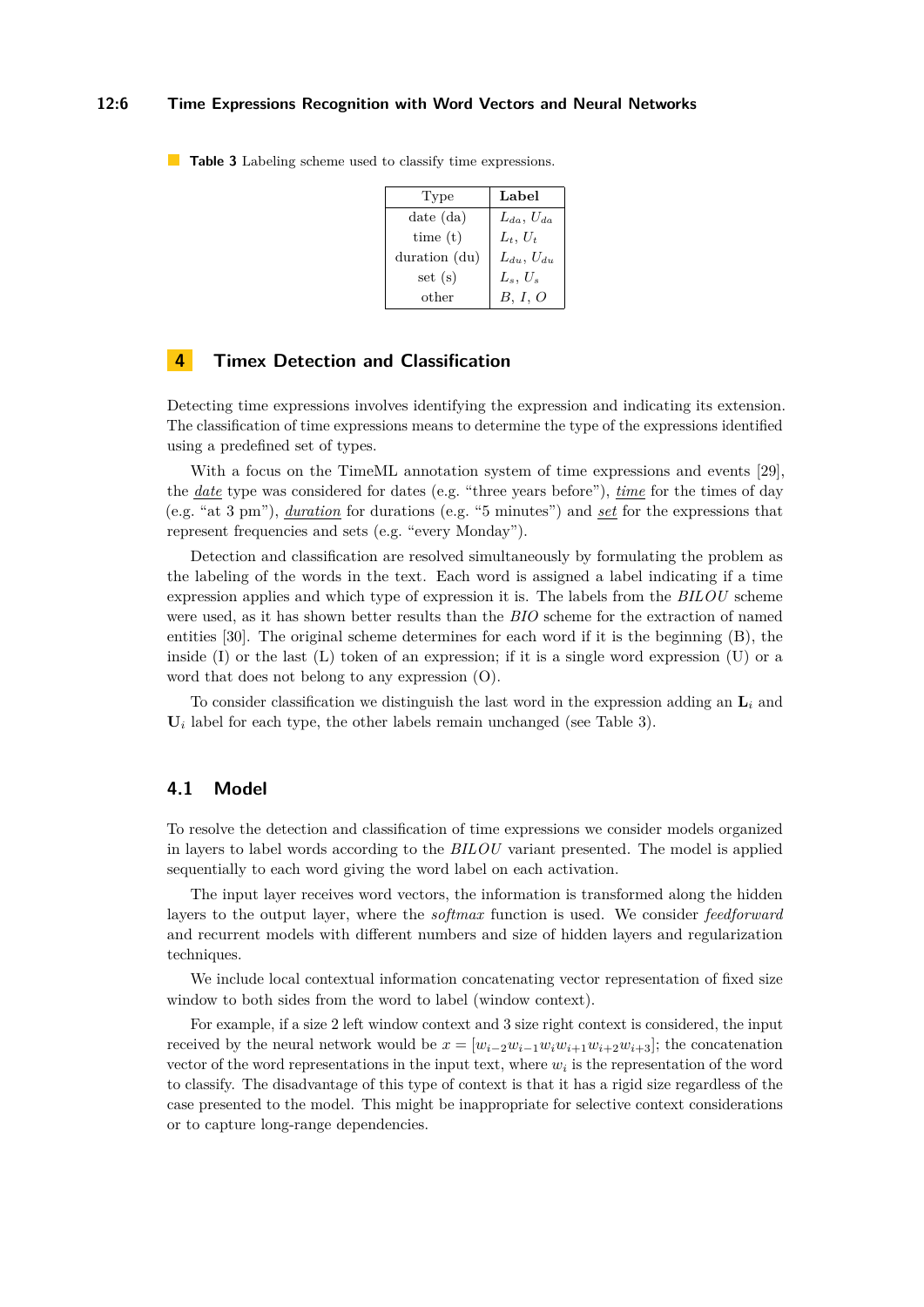#### **M. Etcheverry and D. Wonsever 22:7** 2:7

|                              | <b>Expresiones Temporales</b> |     |                              |    |    |       |
|------------------------------|-------------------------------|-----|------------------------------|----|----|-------|
| Name                         |                               |     | Words Date Duration Time Set |    |    | Total |
| TEval <sub>13</sub> es train | 46.687                        | 585 | 215                          | 49 | 29 | 878   |
| TEval13_es_test              | 12.197                        | 164 | 36                           |    |    | 216   |

<span id="page-6-0"></span>**Table 4** Information about time expressions in the used corpus.

# **4.2 Corpus and Training**

Training and evaluations were conducted with the data for Spanish included in the TempEval-3 task [\[39\]](#page-17-3). As the evaluation data is not available, the training data was divided into a training set and an evaluation set. The training set has **878** time expressions, and the evaluation set has **216** of them. Table [4](#page-6-0) shows information from the corpora used.

The limited size of the corpus is a setback for supervised learning approaches in contrast to those that include rule-based knowledge. However, it is a good scene to test the unsupervised word vector representations as a generalization tool when there is limited data. A further disadvantage is that the reduced size of the evaluation set affects the quality of the evaluation and reduces the impact of small variations on the experiment results.

As for training, all the models considered were trained with *RMSprop* [\[37\]](#page-17-4), a variant of backpropagation. In all cases we used a learning rate of  $1 \times 10^{-4}$  and a moment value of 0.9. The stopping criterion is that the improvement of the target function does not exceed  $1 \times 10^{-5}$ per 30 epochs. The experiments were conducted with *Theanets* package [\[19\]](#page-15-11) implemented over *Theano* [\[36\]](#page-17-5).

The evaluation is made through precision and recall at the expression level of the output of each model against the evaluation data. The global evaluation measure is taken through the F-score with the same balance for both.

# **4.3 Experiments**

There follow the experiments conducted and the results obtained. The experiments focus on the dimensions of words and internal representations, number of layers, regularization techniques and variations on local context.

# **4.3.1 Dimension**

[\[25\]](#page-16-0) and [\[26\]](#page-16-7) show that by increasing the dimension, vector quality improves. This tendency seems not to be unlimited, although there are no known results. Furthermore, compact vectors have desirable characteristics and benefits regarding computational cost.

To observe the impact of dimension empirically on the detection task we considered several dimensions representations under similar conditions. Models were trained avoiding to alter the rest of the environment.

The models used were three-layer feedforward models with three words of symmetric context. To preserve the proportion between layers, we adjusted the size of the hidden layer to three times the word dimension. We observed a steady increase in the recall, but the precision began to decrease. The results are shown in Table [5.](#page-7-0)

We observed the behavior that takes place when halving the size of the models considered for dimensions 150 and 200. In both cases we observed a slight improvement in the results, mainly contributed by the increase in precision, thus preserving global results. The results are shown in Table [6.](#page-7-1)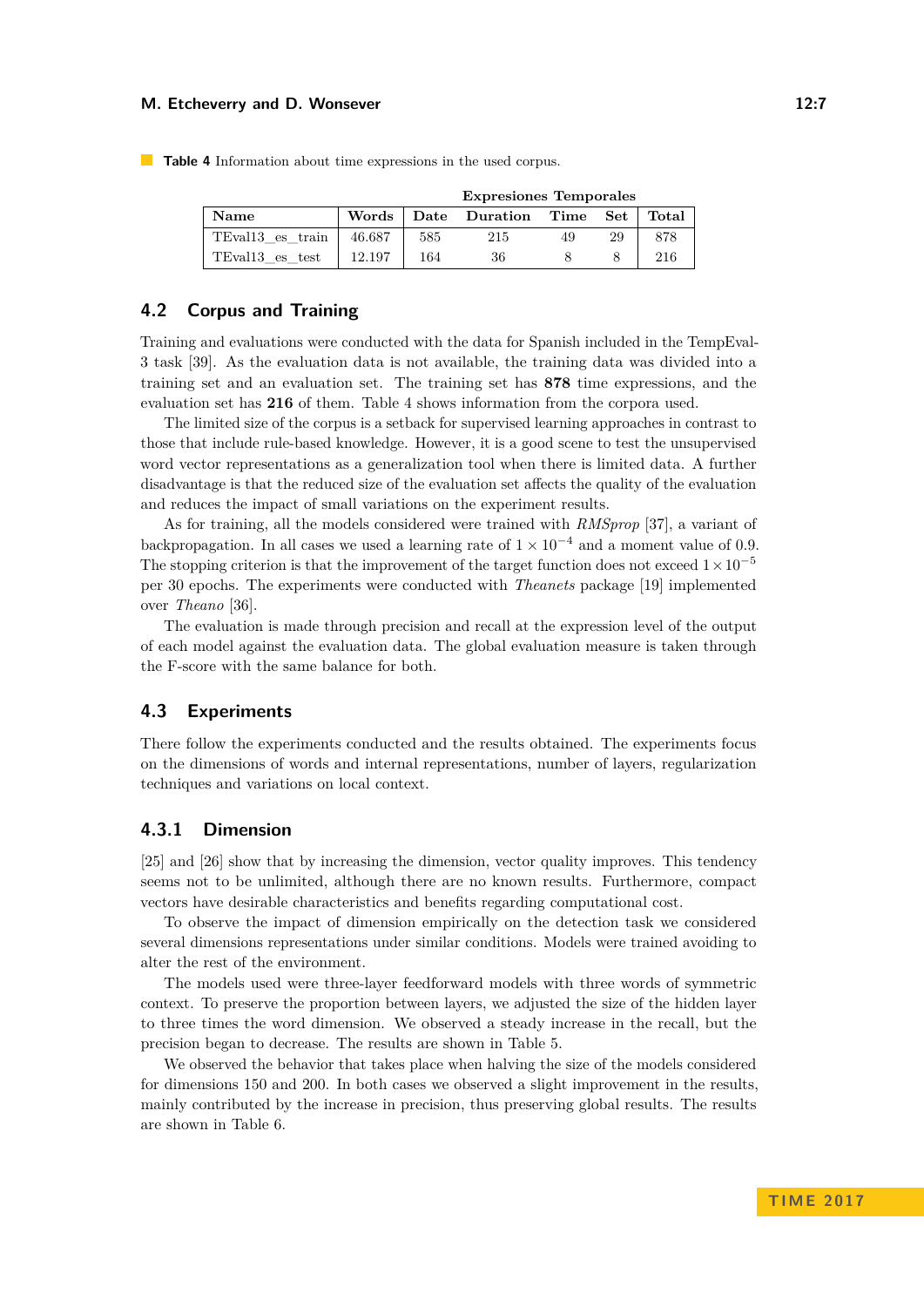### **12:8 Time Expressions Recognition with Word Vectors and Neural Networks**

<span id="page-7-0"></span>**Table 5** Comparison of detection results in similar environments varying the dimension or the word representations using feedforward models with one hidden layer and three words (to each side) of symmetric context were used.

| Dim | Train Acc  | Prec  | <b>Rec</b> | F     |
|-----|------------|-------|------------|-------|
| 25  | $1x10-6$   | 72.97 | 50.00      | 59.34 |
| 50  | $1x10-6$   | 76.14 | 62.04      | 68.37 |
| 100 | $396x10-4$ | 82.35 | 64.81      | 72.54 |
| 150 | 396x10-4   | 80.79 | 66.20      | 72.77 |
| 200 | $396x10-4$ | 78.61 | 68.06      | 72.95 |

<span id="page-7-1"></span>**Table 6** Detection and classification results when halving the hidden layer dimensions in the most significant models in Table [5.](#page-7-0) We present between brackets the classification results.

| Dim | Hid | $\operatorname{Prec}$ | $\operatorname{Rec}$ | F             |
|-----|-----|-----------------------|----------------------|---------------|
| 150 | 450 | 80.79 (77.46)         | 66.20 (62.04)        | 72.77 (68.89) |
|     | 225 | 82.28 (75.00)         | 66.67 (62.50)        | 73.66 (68.18) |
| 200 | 600 | 78.61 (77.97)         | 68.06 (63.89)        | 72.95 (70.22) |
|     | 300 | 79.14 (78.61)         | 68.52 (62.96)        | 73.45 (69.92) |

# **4.3.2 Detection with/without Classification**

As the models that resolve the classification of expressions also conduct detection tasks, it would be interesting to know how classification affects detection. Table [7](#page-8-0) shows the comparison of the detection results between models with output layers for detection and the same model but changing the output layer for classification. In general, detection precision was improved in the models that also classify the expression. This might be due to the fact that the classification information is used in detection.

As for lexical generalization to cases that are not included in the training data, we observed at least one positive case with the word *semestre* (semester). This word does not occur in the training data, but it does appear twice in the test data. A few of the models can detect at least one of the two occurrences. This might be the case because the model was able to generalize from words like *trimestre* (trimester) and *cuatrimestre* (four-month period) that do occur in the training data.

# **4.3.3 Hidden Layer Size**

Hidden layers are a fundamental part of the model that build intermediate representations to resolve the task. The sizes of hidden layers correspond to the dimensions of the spaces of intermediate representations. Hidden layers that are too small might hinder the right resolution of the task, while a very large size is more inefficient and might lead the model to overfit the training data.

We previously observed that the size of hidden layers (although up to now only models with one hidden layer have been considered) has an impact on results. To observe the effect of considering different sizes in the hidden layer, we trained a sequence of one-layer models to classify expressions varying its size (Table [8\)](#page-8-1).

As for the number of hidden layers, we conducted a initial experiment where an additional 100-size layer before output was considered for a 300-size layered model. The results mainly improved the recall, with 79*.*67 precision and 67*.*13 recall, which entails an F-score of 72*.*86.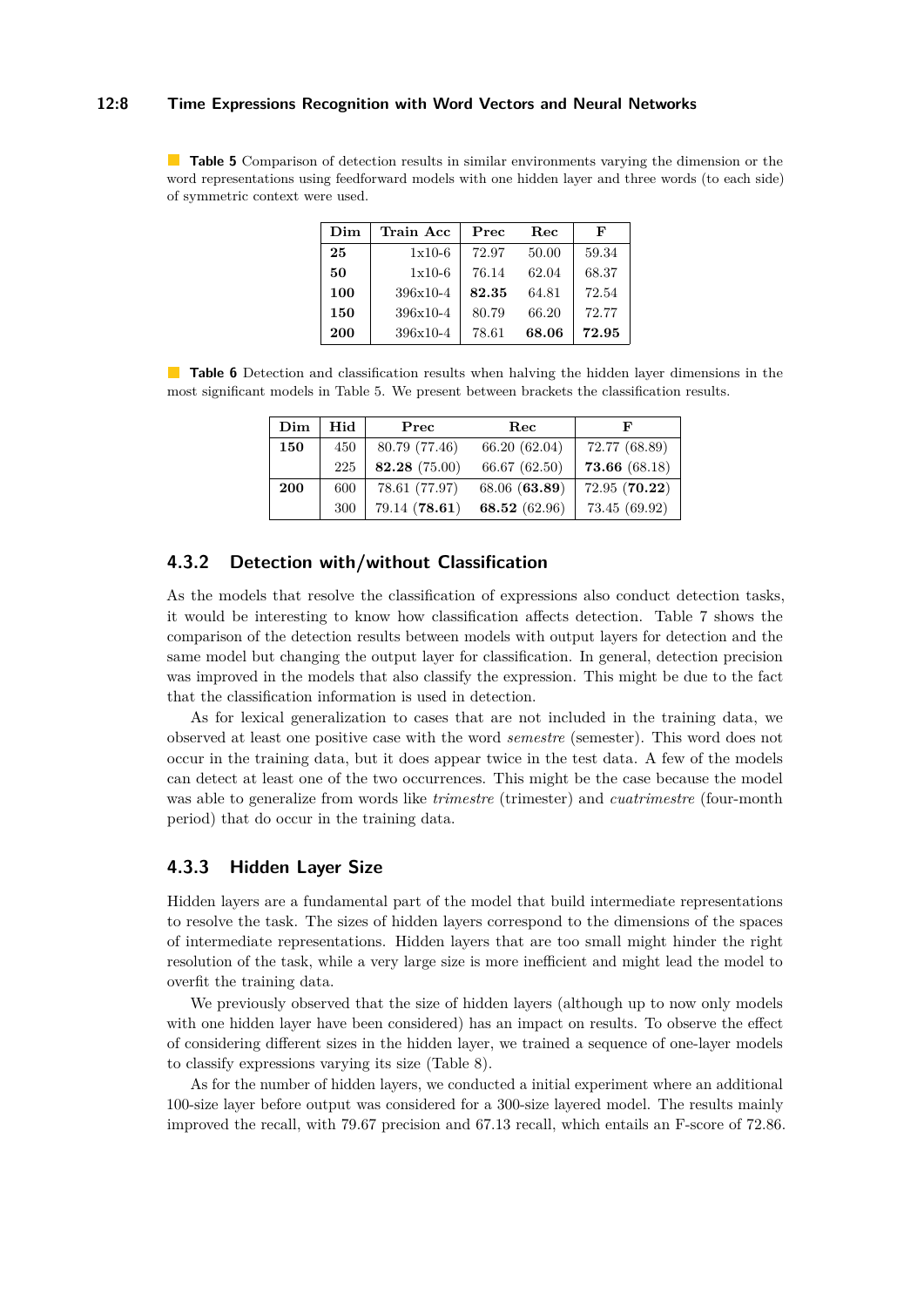#### **M. Etcheverry and D. Wonsever 12:9 12:9**

<span id="page-8-0"></span>**Table 7** Comparison of results in detection in models trained for classification with the same model but with detection output layer (between brackets).

| Dim | Hid | Prec          | Rec           | F             |         |
|-----|-----|---------------|---------------|---------------|---------|
| 150 | 450 | 82.66 (80.79) | 66.20 (66.20) | 73.52 (72.77) | $+0.75$ |
|     | 225 | 80.00 (82.28) | 66.67 (66.67) | 72.73 (73.66) | $-0.93$ |
| 200 | 600 | 83.05 (78.61) | 68.06 (68.06) | 74.81 (72.95) | $+1.86$ |
|     | 300 | 83.81 (79.14) | 67.13 (68.52) | 74.55 (73.45) | $+1.10$ |

<span id="page-8-1"></span>**Table 8** Results in the classification of expressions with feedforward models on 200-dimension words, with three words of symmetric context, varying the size of the unique hidden layer.

| Hid  | P     | R.    | F     |
|------|-------|-------|-------|
| 100  | 74.58 | 61.11 | 67.18 |
| 200  | 75.28 | 62.04 | 68.02 |
| 300  | 78.61 | 62.96 | 69.92 |
| 400  | 77.27 | 62.96 | 69.39 |
| 500  | 76.95 | 63.42 | 69.54 |
| 600  | 79.21 | 65.27 | 71.57 |
| 700  | 79.31 | 63.89 | 70.77 |
| 1000 | 76.40 | 62.96 | 69.04 |
| 2000 | 79.19 | 63.43 | 70.44 |

This looks promising in the deeper consideration of models. We will come back to this point below.

# **4.3.4 Window Context Size**

The local context is extremely important for time expressions. We tested various context window configurations. Models with isolated left and right contexts were considered, and also models with symmetric contexts. The model that served as base had a hidden layer whose size is defined according to context length. The inclusion of any context produced better results in all cases than the context-less version, however, large contexts can negatively affect the results. Table [9](#page-9-0) shows the results.

As expected, considering the symmetric context yielded far better results than considering only the left or right context. Although the best global result was achieved with two context words (two left and two right), the best recall result was reached with three words whose F-score is also next to the maximum result. The results also show that the right context seems to provide more information than the left one for this task.

### **4.3.5 Regularizations**

Regularization techniques often can improve the way the neural network model is trained giving as result a best generalizatión of unseen cases. We consider input and hidden noise, dropout, l1 and l2 regularizations. We try different values for each regularization technique considered and here we present the conclusions obtained. The details of the results obtained are in Appendix [A.](#page-17-6)

We try input and hidden noise with positive results mainly in the first. Input noise improves substantially the recall (in comparison with the same model without any noise)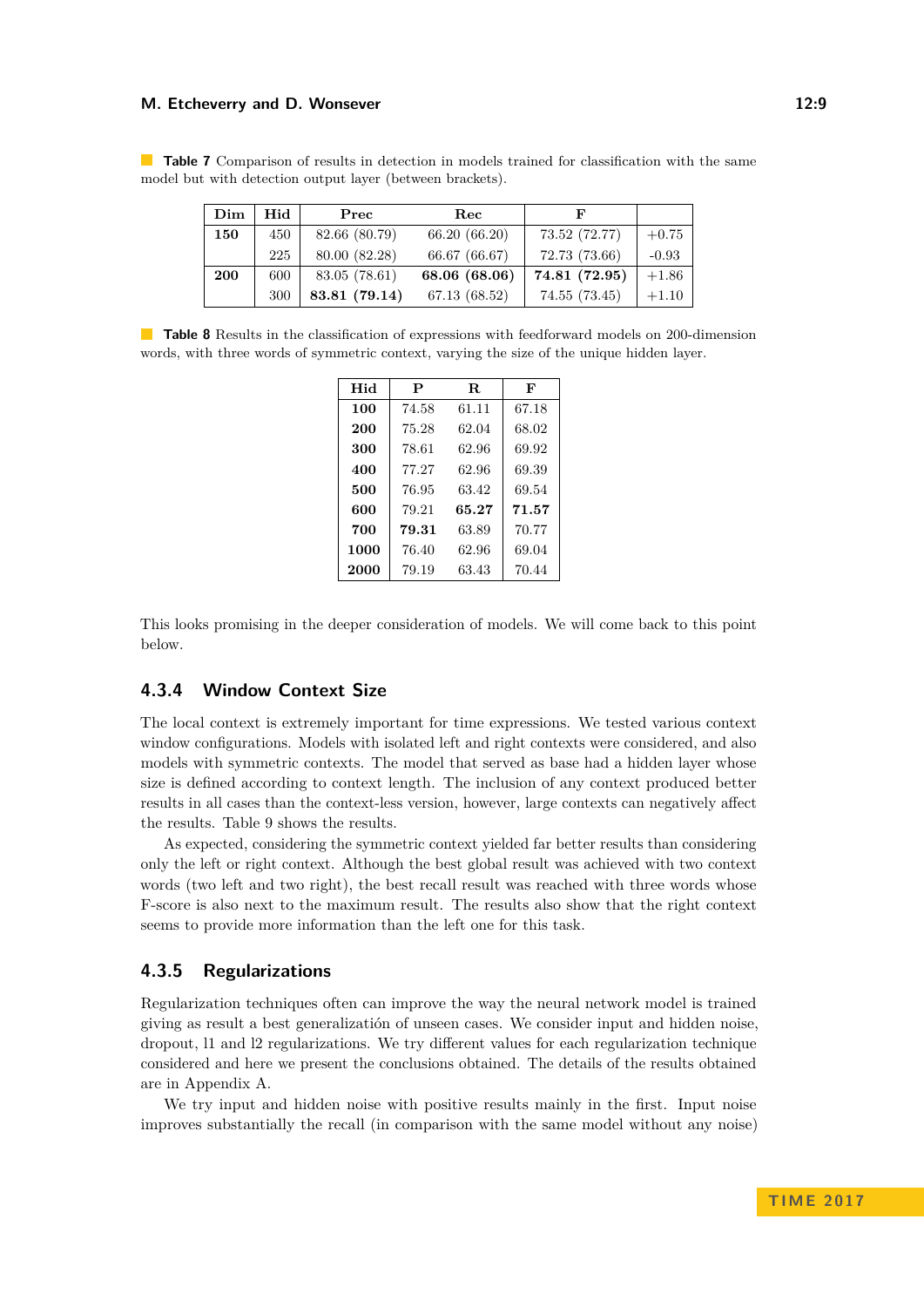### **12:10 Time Expressions Recognition with Word Vectors and Neural Networks**

<span id="page-9-0"></span>**Table 9** Comparison of classification results when increasing the left context without considering the right (left value), left (center) and symmtric context (right value). The base model is feedforward of 200 word dimension, and according calculated hidden size.

| $Context \mid Hid \mid$ |            | Prec  | Rec                                                                 |                       |
|-------------------------|------------|-------|---------------------------------------------------------------------|-----------------------|
| $\bf{0}$                | 100        | 60.64 | 26.39                                                               | 36.77                 |
| $\mathbf{1}$            | 100        |       | 67.31 / 64.97 / 72.78 32.41 / 47.22 / 56.94   43.75 / 54.69 / 63.90 |                       |
| $\mathbf{2}$            | <b>200</b> |       | 69.83 / 63.64 / 80.84 37.50 / 48.61 / 62.50                         | 48.79 / 55.12 / 70.50 |
| 3                       | 300        |       | $67.00 / 62.42 / 76.92$ $31.02 / 45.37 / 64.81$                     | 42.40 / 52.55 / 70.35 |
| $\overline{\mathbf{4}}$ | 400        |       | 69.81 / 62.42 / 76.86 34.26 / 43.06 / 43.06                         | 45.96 / 50.96 / 55.19 |

<span id="page-9-1"></span>**Table 10** Results of the classification of expressions using BLSTM models based on 200-dimension words with no window context an one single hidden layer.

| Hid  | Steps | P     | R.    | F     |
|------|-------|-------|-------|-------|
| 150  | 100   | 54.20 | 32.87 | 40.92 |
| 200  | 100   | 60.75 | 30.09 | 40.25 |
| 600  | 100   | 63.16 | 33.33 | 43.64 |
| 300  | 15    | 64.36 | 30.09 | 41.25 |
| 600  | 15    | 64.44 | 27.31 | 38.43 |
| 1000 | 15    | 71.44 | 30.56 | 42.85 |
| 2000 | 15    | 71.25 | 26.39 | 38.51 |
| 600  | 3     | 64.00 | 14.09 | 24.06 |

and minor improvement in precision. The grade of input noise that gives the best results was 0.2. Respect to hidden noise, a much lesser improvement was detected with its best configuration in 0*.*05.

Dropout also improved precision and recall if a very low value was considered, the value that gives the best results was 0*.*01. Respect l1 (sparsity) and l2 (weight decay) a minor improvement was noticed in both cases. In the case of l2, the results fluctuate and for that reason is hard to determine which configuration is better. For l1, the best results were obtained with 0*.*01 affecting positively to the recall of the model.

### **4.3.6 Recurrent Networks**

A non-exclusive alternative to the window context is the context considered by recurrent models. Previously established activations are considered through feedback in the hidden layer, allowing the sequential application of the network to consider the context that corresponds to the inputs previously applied.

Context considerations of the recurrent models are more flexible than the explicit information provided by the window context. However, its interpretation is more complex, and the experiments conducted did not produce good results without the additional consideration of the window context.

As the results improve significantly when considering both left and right contexts, bidirectional models are considered, especially *Bidirectional Long-Short Term Memory* (BLSTM) [\[15\]](#page-15-12).

In the experiments conducted with BLSTMs, the results obtained were lower than those of the feedforward models with a window context. Table [10](#page-9-1) shows the results. Different sizes for the recurrent layer and depths of recurrence were considered.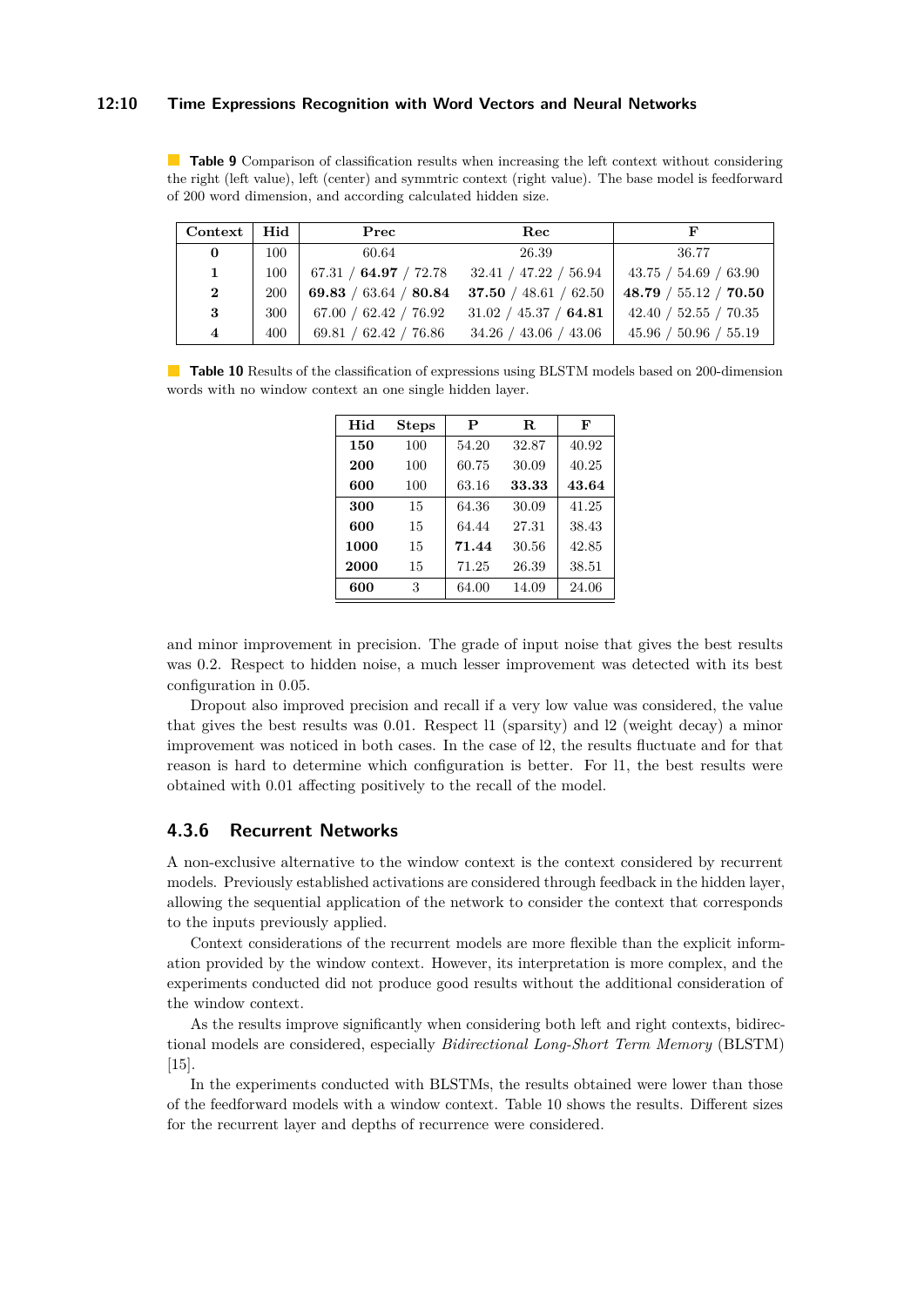#### **M. Etcheverry and D. Wonsever 12:11 M. Etcheverry 12:11**

<span id="page-10-0"></span>**Table 11** Results of the classification of expressions using feedforward models on 200-dimension words with 3 words of symmetric window context varying hidden layers number and sizes.

| h1 —           |       | $h2$ $h3$ $h4$ |                             | $\mathbf{P}$ | $\mathbf{R}$            | F           |
|----------------|-------|----------------|-----------------------------|--------------|-------------------------|-------------|
| 300            |       |                |                             |              | 78.61 62.96 69.92       |             |
| 300            | - 100 |                | $\alpha = 1, \ldots, n-1$ . |              | $79.67$ 67.13   $72.86$ |             |
| <b>300</b> 200 |       | $100 =$        |                             |              | 74.07 64.81 69.13       |             |
| 600 -          |       | 400 200 100    |                             | 64.25 57.41  |                         | $\pm 60.64$ |

<span id="page-10-1"></span>**Table 12** Results of the classification of expressions using BLSTM models on 200-dimension words with no window context, varying hidden (recurrent) layers number and sizes.

|     |            |                          | Hid1 Hid2 Hid3   Prec Rec                                                      |                           | $\mathbf{F}$ |
|-----|------------|--------------------------|--------------------------------------------------------------------------------|---------------------------|--------------|
| 200 |            |                          |                                                                                | $60.75$ $30.09$   $40.25$ |              |
| 300 | 150        | $\overline{\phantom{0}}$ |                                                                                | 68.42 54.17 60.46         |              |
| 300 | <b>200</b> | 100                      | $\begin{array}{ c c c c c c } \hline 61.15 & 45.83 & 52.52 \hline \end{array}$ |                           |              |

### **4.3.7 Network Depth**

The number of hidden layers is a key aspect when defining layered neural models. It is known that the training of networks with several hidden layers presents difficulties. We experiment with models up to four hidden layers empirically.

Different depths were considered in homogeneous models, that is, with all layers of the same type. The first experiment consisted in adding an extra hidden layer between the existing hidden layer and the output layer to the model previously used as a base. The inclusion of the additional layer substantially improved the results, especially regarding recall (see Table [11\)](#page-10-0).

Upon observing the favorable effect of considering a model with two hidden layers (versus the single hidden layer model), we trained and assessed models with three and four hidden layers. In this case, results show that considering more than two hidden layers the model was not adequately trained.

Regarding recurrent models, even though their results were far lower than those of the feedforward models with a context window, we studied the effect of considering more hidden layers, also formed by BLSTMs. As in the previous case, considering one additional layer resulted in a considerable improvement and the F measure decreased when more than two hidden layers were considered (Table [12\)](#page-10-1). These models were trained considering 100 recurrence steps.

### **4.3.8 Combining Variations**

The results yielded by different variations of neural models, including feedforward and recurrent BLSTM models, were shown above. We tested different structural configurations and regularization techniques.

A general observation regarding the experiments conducted is that the random initialization of the weights of the model can cause different instances to produce different results. To reduce the impact of this situation, we repeated some of the experiments in questionable situations and others randomly, and we found no high differences between the different instances of the same experiment in most cases.

Regarding the structural considerations of the model, considering two hidden layers, instead of one, had a positive effect. This behavior was not sustained for greater depths.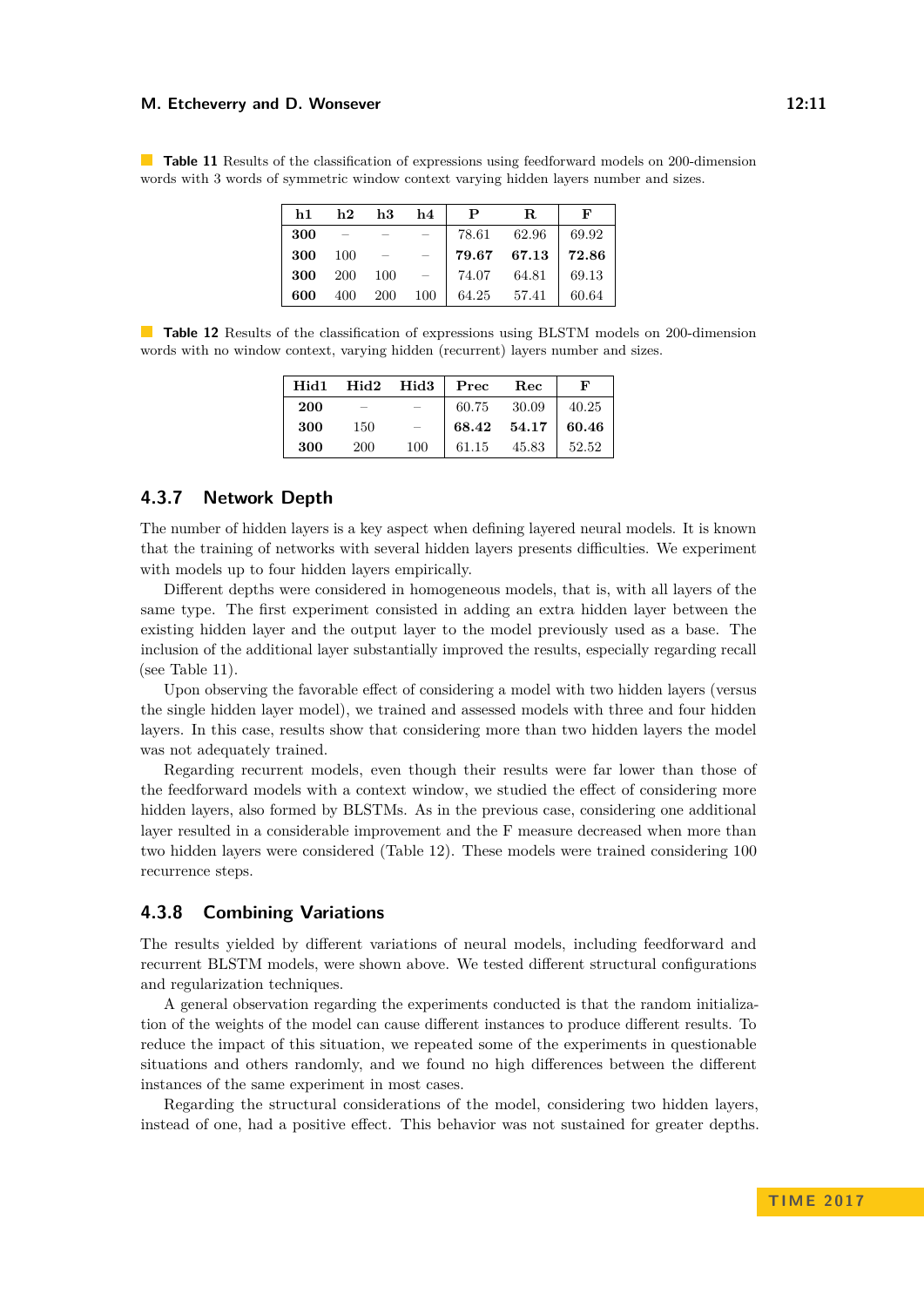### **12:12 Time Expressions Recognition with Word Vectors and Neural Networks**

<span id="page-11-0"></span>**Table 13** Results of the classification of best models presented before (top), combinations of which show positive effects independently (middle) and good combinations with an improved word vectors set.

| h1  | $\mathbf{h2}$ | $noise_I$ | dropout | L1   | L2    | P     | $\mathbf R$ | F     |
|-----|---------------|-----------|---------|------|-------|-------|-------------|-------|
| 300 |               |           |         |      |       | 78.61 | 62.96       | 69.92 |
| 600 |               |           |         |      |       | 79.21 | 65.27       | 71.57 |
| 300 | 100           |           |         |      |       | 79.67 | 67.13       | 72.86 |
| 300 |               | 0.20      |         |      |       | 80.66 | 67.59       | 73.55 |
| 300 |               |           | 0.01    |      |       | 80.57 | 65.28       | 72.12 |
| 300 |               |           |         | 0.01 |       | 78.89 | 65.74       | 71.72 |
| 300 |               |           |         |      | 0.001 | 80.11 | 65.28       | 71.94 |
| 300 |               | 0.20      |         |      |       | 80.66 | 67.59       | 73.55 |
| 700 |               | 0.2       |         |      |       | 81.03 | 65.28       | 72.31 |
| 700 | 400           | 0.2       |         |      |       | 81.36 | 66.67       | 73.28 |
| 400 | 150           | 0.2       | 0.1     |      |       | 80.35 | 64.35       | 71.46 |
| 350 | 120           | 0.1       | 0.1     |      |       | 80.32 | 68.06       | 73.68 |
| 600 |               | 0.1       |         |      |       | 81.21 | 68.06       | 74.05 |
| 450 | 200           | 0.1       |         |      |       | 81.92 | 67.13       | 73.79 |

The size of the hidden layers fluctuated for sizes over 300, gradually decreasing for lower values. Input and hidden layer noise, dropout, L1 and L2 were considered as regularization techniques. The most significant improvement was observed with the consideration of noise in the input. Table [13](#page-11-0) shows the best results obtained for each family of experiments.

In order to see how different techniques which yielded good results perform when combined, we considered experiments with two hidden layers, input noise and dropout simultaneously. Middle of Table [13](#page-11-0) shows the results and bottom of the table includes results of models trained using 300-dimension vectors provided by [\[6\]](#page-15-13).

# **4.4 Comparison with SVM**

We compare the obtained results with Support Vector Machines (SVM) in order to empirically validate the advantage of considering neural models versus other alternatives. We consider SVM classifier with a word dimension of 200 and 3 words with a local context in both directions yelding 60*.*8 of F measure in time expressions recognition and classification. This result indicates, at least initially, that neural models make a better use of word embeddings and local context to resolve this task.

# **4.5 Comparison with Other Works**

It is not possible to compare this to other works because we have not been able to access the same evaluation data. Nevertheless, we think it is useful to at least include some comparative values. As we explained before, the training set was split to have an evaluation set. In essence, the model was trained with a part of the training set and evaluated with an evaluation set of similar characteristics, but which was different.

The comparison is made based on the model that produced the best results in detecting time expressions. The model considered has a single 300-size hidden layer, with 3 words with symmetric contexts, a 200-dimension word and a variance value of 0*.*2 for the input noise.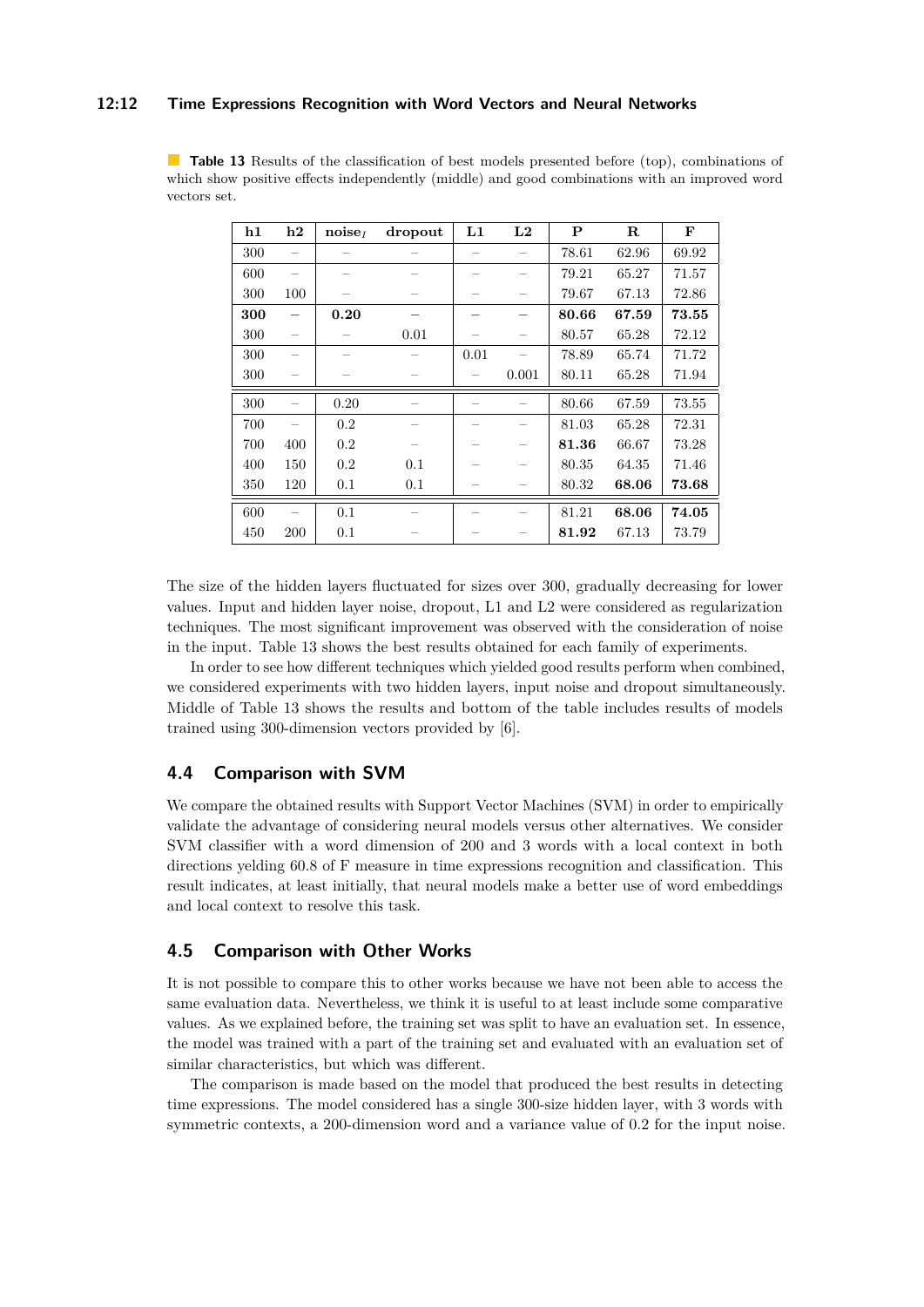#### **M. Etcheverry and D. Wonsever 12:13**

<span id="page-12-0"></span>**Table 14** Results of the classification for Spanish in the tempeval-3 task. ANNTime refers to the best results obtained in this work. ANNTime\* refers to the same model applying heuristics to rectify inconsistent labels. ANNTime-nabu and ANNTime-nabu\* correspond to the best models using the vectors of [\[6\]](#page-15-13).

|                     | P(r) | R(r) | ${\bf F}_1({\bf r})$ | $\mathbf{F}_1(\mathbf{s})$ |
|---------------------|------|------|----------------------|----------------------------|
| HeidelTime          | 96.0 | 84.9 | 90.1                 | 85.3                       |
| TIPSemB-F           | 93.7 | 81.9 | 87.4                 | 82.6                       |
| $FSS-TimEx$         | 86.6 | 52.3 | 65.2                 | 49.5                       |
| ANNTime             | 92.8 | 77.8 | 84.6                 | 78.6                       |
| ANNTime*            | 91.2 | 81.5 | 86.1                 | 79.2                       |
| <b>ANNTime-nabu</b> | 91.7 | 76.8 | 83.6                 | 79.6                       |
| $ANNTime-nabu*$     | 91.4 | 83.3 | 87.2                 | 79.9                       |

<span id="page-12-2"></span>**Table 15** Information of the TempEval 2013 corpus for English.

| Name                            | Words          |    | Date Duration Time Set Total |     |    |        |
|---------------------------------|----------------|----|------------------------------|-----|----|--------|
| TEval13 en silver               | 718.746 11.133 |    | 1.346                        | 192 | 68 | 12.739 |
| TEvall <sub>3</sub> en platinum | $\vert$ 7.003  | 96 | 34                           |     |    | 138    |

Table [14](#page-12-0) shows the comparison of the results. We also included the results obtained with the model that produced the best results using the vectors of [\[6\]](#page-15-13).

For each model we include the result of applying the model and, subsequently, a basic heuristics to correct inconsistent labels (this is marked with an asterisk in Table [14\)](#page-12-0). Heuristics consists of correcting an incorrect label in three situations. First, if an *O* is followed by an *I*, the *I* is replaced by *B* or  $U_{da}$  accordingly<sup>[3](#page-12-1)</sup>. Second, if an *O* is preceded by a *B* or *I* and followed by an *I* or *L*, said label is replaced by *I*. Third and last, if an *I* is followed by an *O*, said *I* is replaced by  $L_{da}$  o  $U_{da}$  accordingly. The application of heuristics improved results by almost 4% regarding the recall of the model, and reduced precision by 1*.*6%, thus resulting in a global improvement (F) of 1*.*5%, in the case of overlapping for basic vectors and a 3*.*6% improvement for 300-dimension vectors.

# **4.6 Time expressions in English**

The results using same neural models, but applied to resolve the task in English, are shown, taking into account the lessons learned throughout the experiments conducted for Spanish. We use the data conveyed for English in TempEval 2013 (see Table [15\)](#page-12-2). The representations presented by [\[26\]](#page-16-7) of 200 dimensions, built with a six billion word corpus, are used.

The approach used is applied directly because it does not include specific knowledge of the language or domain. We trained a feedforward model with three words with symmetric contexts, based on the 200-dimension representations, with a single, 300-size hidden layer and a noise level of 0*.*2 in the input, which was the model that produced the best results in detection for Spanish. We also consider two hidden layers models detecting faster convergence. Table [16](#page-13-0) shows the results obtained.

Regarding the classification of expressions, in all cases models showed an F-score for classification lower than the one in the work of [\[22\]](#page-16-6), which is to be expected because this

<span id="page-12-1"></span><sup>3</sup> The date type was used because it is the most frequent.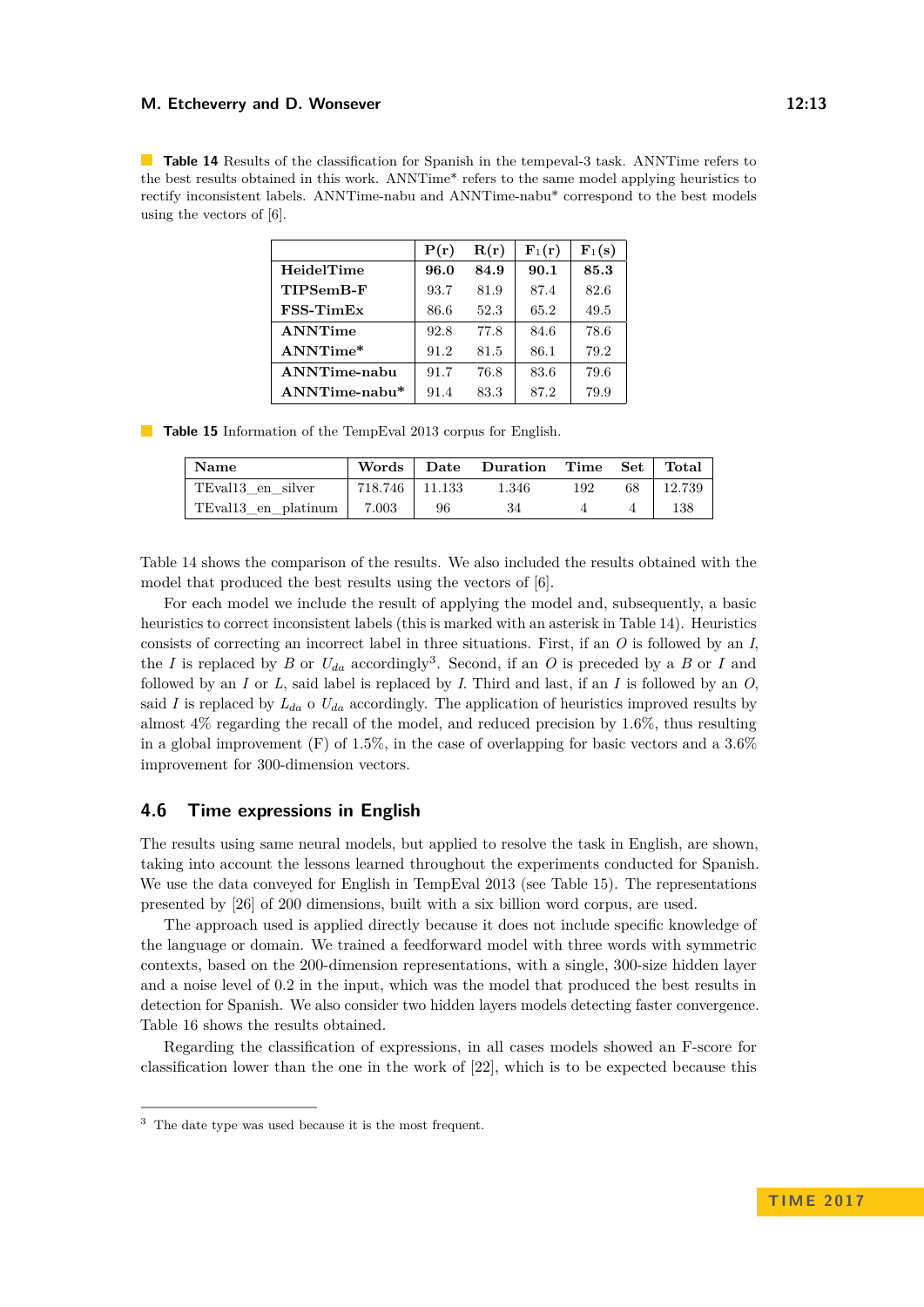### **12:14 Time Expressions Recognition with Word Vectors and Neural Networks**

| h1   | $\mathbf{h2}$ | noise <sub>t</sub> | ${\bf P}_{det}$ | $\mathbf{R}_{det}$ | $\mathbf{F}_{det}$ | $Acc_{class}$ | $\mathbf{F}_{class}$ |
|------|---------------|--------------------|-----------------|--------------------|--------------------|---------------|----------------------|
| 300  |               | 0.20               | 93.88           | 66.67              | 77.97              | 93.47         | 72.88                |
| 300  | 100           |                    | 95.83           | 66.67              | 78.63              | 95.65         | 75.21                |
| 900  | 200           |                    | 96.80           | 65.94              | 78.45              | 95.60         | 75.00                |
| 600  | 100           | 0.20               | 95.88           | 67.39              | 79.15              | 93.54         | 74.04                |
| [22] |               |                    | 86.1            | 80.4               | 83.1               | 93.4          | 85.4                 |

<span id="page-13-0"></span>**Table 16** Results of the detection and classification of expressions for English.

<span id="page-13-2"></span>**Table 17** Top: Results of events detection model in Spanish with and without time expressions detection. Middle: Results of events detection model in English with time expressions detection. Bottom: Time expressions detection in English including events detection.

|                                               | P     | R.    | F     |
|-----------------------------------------------|-------|-------|-------|
| Events (without timexes) $(600x200-0.2)$ (SP) | 81.16 | 79.40 | 80.27 |
| Events (with timexes) $(600x200-0.2)$ (SP)    | 84.31 | 79.08 | 81.61 |
| $CRF+Morph+SRL+WNet$ [23]                     | 83.43 | 79.54 | 81.40 |
| Events (with timexes) $(600x200-0.2)$ (EN)    | 79.31 | 79.62 | 79.46 |
| $ATT1(MaxEnt+Syn+Sem)$ [20]                   | 81.44 | 80.67 | 81.05 |
| Timexes (with Events) $(600x200-0.2)$ (EN)    | 98.99 | 71.01 | 82.70 |
| Semantic Parsing [22]                         | 86.1  | 80.4  | 83.1  |

value is influenced by detection. Regarding accuracy, we obtained better results in all cases<sup>[4](#page-13-1)</sup>, but it should be noted that this value is positively affected by the lower result in detection.

# **5 Events Detection**

The model presented only uses supervised training data and word representations built through self-supervised methods. This means that the approach is rapidly adaptable to other languages, as it was observed for English. Similarly, it can be considered to deal with tasks that have a compatible formulation, for instance, events detection. The main difference is that, as opposed to events, time expressions often include words such as the prepositions "in" and "during", days of the week, names of months, etc., which can act as indicators that aid their detection.

It is interesting to notice that in events detection part-of-speech information becomes extremely useful because of the abundance of events denoted as verbs. In this approach any part-of-speech is included, just word embeddings. This could be interpreted as analogous to the human common understanding of a language, where the knowledge of what is a verb or a noun it is not particularly needed to understand. Another interesting observation is that the jointly detection of time expressions and events performs better that each isolated task (Table [17](#page-13-2) ).

<span id="page-13-1"></span><sup>&</sup>lt;sup>4</sup> This measure was calculated with  $AttrAccuracy =AttrF1/EntityExtractionF1$  [\[39\]](#page-17-3).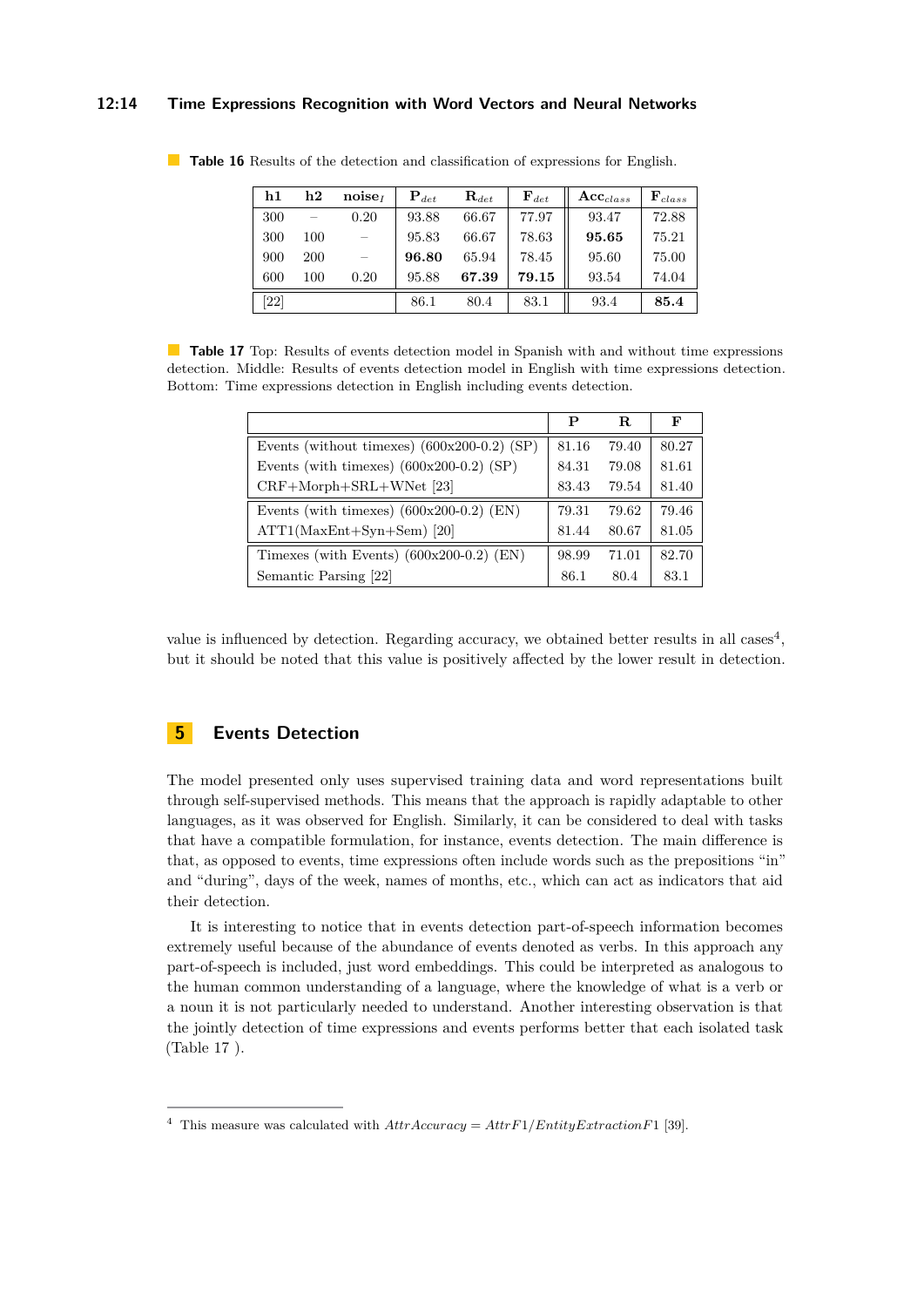#### **M. Etcheverry and D. Wonsever 12:15** and the state of the state of the state of the state of the state of the state of the state of the state of the state of the state of the state of the state of the state of the state o

# **6 Conclusion**

This work tackles the problem of detecting and classifying time expressions with approaches based purely on distributed representations of words and artificial neural networks, and it presents interesting results for Spanish with a relatively small dataset.

Initial results that support the possibility of interpreting time expressions purely from data were presented. We found that word representations tend to contain information that refers to the sequential nature of units such as the names of months, days and numbers, among others. This trait is potentially useful for interpreting expressions. Regarding numerical and ordinal entities, we found that they take into account granularity information in the vector representations.

We showed the behavior of neural network models in detecting and classifying expressions, as well as the effect of varying the definition of the model. Results show the relevance of the local linguistic context. Recurrent models did not produce significant improvements in the experiments conducted, when compared to simple feedforward models, and the latter have the advantage that their training is much less costly. We also showed the effect of applying regularization techniques, especially emphasizing the benefit of considering noise in the input data and dropout.

Based on the previous results, we trained models for the problem in English and we also added the events detection problem. The results for English are encouraging, and they provide an example of the approach behavior when more data is available, both for supervised data to train models and for unsupervised data used to build the word embeddings. Regarding events detection, it is of special interest because it is not strongly based on specific lexicon, as is the case of time expressions. The results obtained were encouraging and the inclusion of said task, together with the detection and classification of time expressions brings an improvement in the results as compared to the isolated treatment presented before.

#### **References**

- <span id="page-14-1"></span>**1** Sisay Fissaha Adafre and Maarten de Rijke. Feature engineering and post-processing for temporal expression recognition using conditional random fields. In *Proceedings of the ACL Workshop on Feature Engineering for Machine Learning in Natural Language Processing*, FeatureEng'05, pages 9–16, Stroudsburg, PA, USA, 2005. Association for Computational Linguistics. URL: <http://www.aclweb.org/anthology/W05-0402>.
- <span id="page-14-2"></span>**2** David Ahn, Sisay Fissaha Adafre, and Maarten de Rijke. Towards task-based temporal extraction and recognition. In Graham Katz, James Pustejovsky, and Frank Schilder, editors, *Annotating, Extracting and Reasoning about Time and Events*, number 05151 in Dagstuhl Seminar Proceedings, Dagstuhl, Germany, 2005. Internationales Begegnungs- und Forschungszentrum für Informatik (IBFI), Schloss Dagstuhl, Germany.
- <span id="page-14-0"></span>**3** David Ahn, Joris Rantwijk, and Maarten Rijke. A cascaded machine learning approach to interpreting temporal expressions. In *in Proceedings of Human Language Technologies: The Annual Conference of the North American Chapter of the Association for Computational Linguistics (NAACL-HLT 2007*. Citeseer, 2007.
- <span id="page-14-3"></span>**4** Gabor Angeli, Christopher D. Manning, and Daniel Jurafsky. Parsing time: Learning to interpret time expressions. In *Human Language Technologies: Conference of the North American Chapter of the Association of Computational Linguistics, Proceedings, June 3-8, 2012, Montréal, Canada*, pages 446–455, 2012. URL: [http://www.aclweb.org/anthology/](http://www.aclweb.org/anthology/N12-1049) [N12-1049](http://www.aclweb.org/anthology/N12-1049).
- <span id="page-14-4"></span>**5** Gabor Angeli and Jakob Uszkoreit. Language-independent discriminative parsing of temporal expressions. In *Proceedings of the 51st Annual Meeting of the Association for Compu-*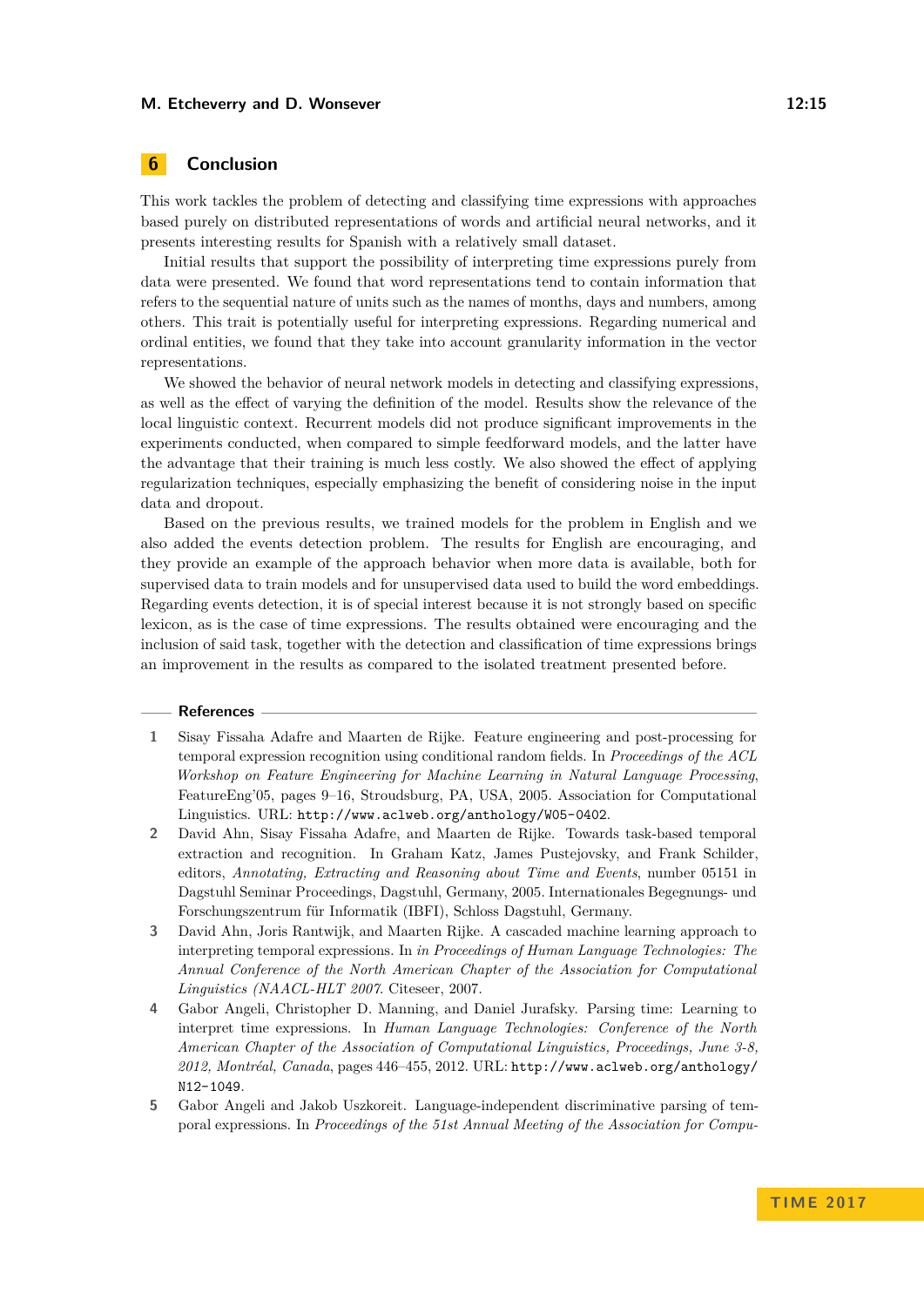#### **12:16 Time Expressions Recognition with Word Vectors and Neural Networks**

*tational Linguistics, ACL 2013, 4-9 August 2013, Sofia, Bulgaria, Volume 1: Long Papers*, pages 83–92, 2013. URL: <http://www.aclweb.org/anthology/P/P13/P13-1009.pdf>.

- <span id="page-15-13"></span>**6** Agustín Azzinnari and Alejandro Martínez. Representación de Palabras en Espacios de Vectores. Proyecto de grado, Universidad de la República, Uruguay, 2016.
- <span id="page-15-5"></span>**7** Steven Bethard. Cleartk-timeml: A minimalist approach to tempeval 2013. *Second Joint Conference on Lexical and Computational Semantics (\*SEM), Volume 2: Proceedings of the Seventh International Workshop on Semantic Evaluation (SemEval 2013)*, 2013.
- <span id="page-15-3"></span>**8** Steven Bethard. A synchronous context free grammar for time normalization. In *Proceedings of the 2013 Conference on Empirical Methods in Natural Language Processing, EMNLP 2013, 18-21 October 2013, Grand Hyatt Seattle, Seattle, Washington, USA, A meeting of SIGDAT, a Special Interest Group of the ACL*, pages 821–826, 2013. URL: <http://www.aclweb.org/anthology/D/D13/D13-1078.pdf>.
- <span id="page-15-0"></span>**9** Angel X. Chang and Christopher Manning. Sutime: A library for recognizing and normalizing time expressions. In Nicoletta Calzolari (Conference Chair), Khalid Choukri, Thierry Declerck, Mehmet Uğur Doğan, Bente Maegaard, Joseph Mariani, Asuncion Moreno, Jan Odijk, and Stelios Piperidis, editors, *Proceedings of the Eight International Conference on Language Resources and Evaluation (LREC'12)*, Istanbul, Turkey, may 2012. European Language Resources Association (ELRA).
- <span id="page-15-6"></span>**10** R. Collobert and J. Weston. A unified architecture for natural language processing: deep neural networks with multitask learning. *In Proceedings of ICML, pages 160–167*, 2008.
- <span id="page-15-7"></span>**11** R. Collobert, J. Weston, L. Bottou, M. Karlen, K. Kavukcuoglu, and P. Kuksa. Natural language processing (almost) from scratch. *JMLR, 12:2493–2537*, 2011.
- <span id="page-15-10"></span>**12** Mathias Etcheverry and Dina Wonsever. Spanish word vectors from wikipedia. *Language Resource Conference (LREC 2016)*, 2016.
- <span id="page-15-2"></span>**13** Michele Filannino. Temporal expression normalisation in natural language texts. *CoRR*, abs/1206.2010, 2012. URL: <http://arxiv.org/abs/1206.2010>.
- <span id="page-15-4"></span>**14** Michele Filannino, Gavin Brown, and Goran Nenadic. Mantime: Temporal expression identification and normalization in the tempeval-3 challenge. *CoRR*, abs/1304.7942, 2013. URL: <http://arxiv.org/abs/1304.7942>.
- <span id="page-15-12"></span>**15** A. Graves and J. Schmidhuber. Framewise Phoneme Classification with Bidirectional LSTM and Other Neural Network Architectures. *Neural Networks*, 18(5–6):602–610, 2005.
- <span id="page-15-1"></span>**16** Claire Grover, Richard Tobin, Beatrice Alex, and Kate Byrne. Edinburgh-LTG: TempEval-2 System Description. In *Proceedings of the 5th International Workshop on Semantic Evaluation*, SemEval'10, pages 333–336, Stroudsburg, PA, USA, 2010. Association for Computational Linguistics. URL: <http://dl.acm.org/citation.cfm?id=1859664.1859738>.
- <span id="page-15-9"></span>**17** Naman Gupta, Aditya Joshi, and Pushpak Bhattacharyya. A temporal expression recognition system for medical documents by taking help of news domain corpora. *12th International Conference on Natural Language Processing (ICON)*, 2015.
- <span id="page-15-8"></span>**18** Ozan Irsoy and Claire Cardie. Opinion mining with deep recurrent neural networks. *Proceedings of the 2014 Conference on Empirical Methods in Natural Language Processing (EMNLP)*, 2014.
- <span id="page-15-11"></span>**19** Leif Johnson, Majid alDosari, Filip Juricek, John, Kyle Kastner, Yoav Goldberg, talbaumel, Yu Yang, mhr, Eben Olson, and Sergey Romanov. theanets: v0.6.1, July 2015. [doi:](http://dx.doi.org/10.5281/zenodo.19930) [10.5281/zenodo.19930](http://dx.doi.org/10.5281/zenodo.19930).
- <span id="page-15-14"></span>**20** Hyuckchul Jung and Amanda Stent. ATT1: temporal annotation using big windows and rich syntactic and semantic features. In *Proceedings of the 7th International Workshop on Semantic Evaluation, SemEval@NAACL-HLT 2013, Atlanta, Georgia, USA, June 14-15, 2013*, pages 20–24, 2013.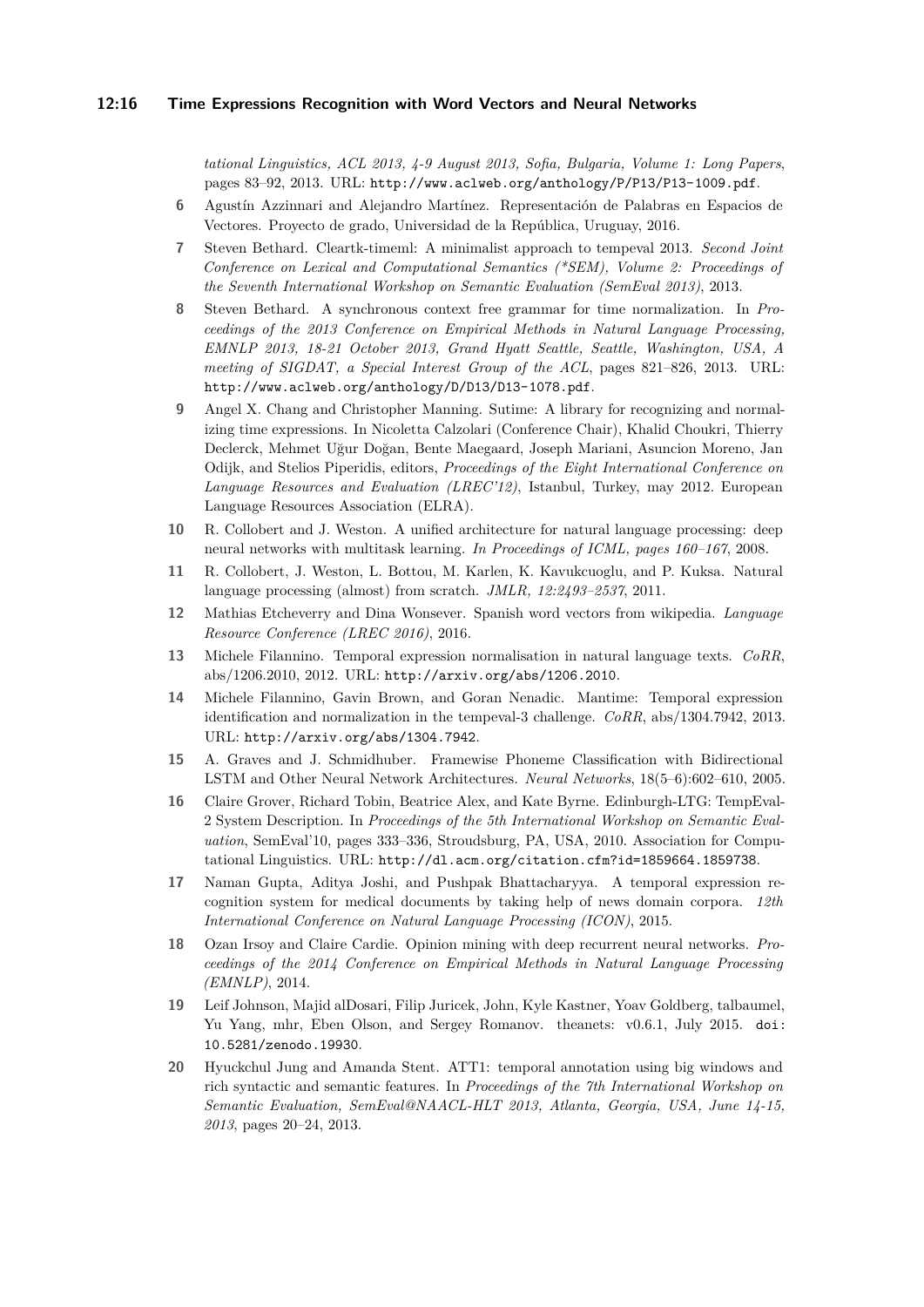#### **M. Etcheverry and D. Wonsever 12:17 12:17**

- <span id="page-16-5"></span>**21** Oleksandr Kolomiyets and Marie-Francine Moens. Kul: Recognition and normalization of temporal expressions. In *Proceedings of the 5th International Workshop on Semantic Evaluation*, SemEval'10, pages 325–328, Stroudsburg, PA, USA, 2010. Association for Computational Linguistics. URL: <http://www.aclweb.org/anthology/S10-1072>.
- <span id="page-16-6"></span>**22** Kenton Lee, Yoav Artzi, Jesse Dodge, and Luke Zettlemoyer. *Context-dependent semantic parsing for time expressions*, volume 1, pages 1437–1447. Association for Computational Linguistics (ACL), 2014.
- <span id="page-16-13"></span>**23** H. Llorens, E. Saquete, and B. Navarro-Colorado. Timeml events recognition and classification: Learning crf models with semantic roles. In *In COLING 2010, 23rd International Conference on Computational Linguistics, Proceedings of the Conference, 23-27 August 2010, Beijing, China*, page 725–733, 2010.
- <span id="page-16-1"></span>**24** Inderjeet Mani and D. George Wilson. Robust temporal processing of news. In *38th Annual Meeting of the Association for Computational Linguistics, Hong Kong, China, October 1-8, 2000.*, 2000. URL: <http://www.aclweb.org/anthology/P00-1010>.
- <span id="page-16-0"></span>**25** Tomas Mikolov, Kai Chen, Greg Corrado, and Jeffrey Dean. Efficient estimation of word representations in vector space. *In Proceedings of Workshop at ICLR*, 2013.
- <span id="page-16-7"></span>**26** Jeffrey Pennington, Richard Socher, and Christopher D. Manning. Glove: Global vectors for word representation. *Conference on Empirical Methods in Natural Language Processing (EMNLP)*, 2014.
- <span id="page-16-4"></span>**27** Jordi Poveda, Mihai Surdeanu, and Jordi Turmo. An analysis of bootstrapping for the recognition of temporal expressions. In *Proceedings of the NAACL HLT 2009 Workshop on Semi-Supervised Learning for Natural Language Processing*, SemiSupLearn'09, pages 49–57, Stroudsburg, PA, USA, 2009. Association for Computational Linguistics. URL: <http://dl.acm.org/citation.cfm?id=1621829.1621836>.
- <span id="page-16-2"></span>**28** Georgiana Puscasu. A framework for temporal resolution. In *Proceedings of the Fourth International Conference on Language Resources and Evaluation, LREC 2004, May 26- 28, 2004, Lisbon, Portugal*, 2004. URL: [http://www.lrec-conf.org/proceedings/](http://www.lrec-conf.org/proceedings/lrec2004/pdf/664.pdf) [lrec2004/pdf/664.pdf](http://www.lrec-conf.org/proceedings/lrec2004/pdf/664.pdf).
- <span id="page-16-11"></span>**29** James Pustejovsky, José M. Castaño, Robert Ingria, Roser Sauri, Robert J. Gaizauskas, Andrea Setzer, Graham Katz, and Dragomir R. Radev. Timeml: Robust specification of event and temporal expressions in text. In *New Directions in Question Answering, Papers from 2003 AAAI Spring Symposium, Stanford University, Stanford, CA, USA*, pages 28–34, 2003.
- <span id="page-16-12"></span>**30** Lev Ratinov and Dan Roth. Design challenges and misconceptions in named entity recognition. *Proceedings of the Thirteenth Conference on Computational Natural Language Learning , CoNLL '09, pages 147–155, Stroudsburg, PA, USA.*, 2009.
- <span id="page-16-9"></span>**31** Richard Socher, John Bauer, Christopher D, Manning, and Andrew Y. Ng. Parsing with compositional vector grammars. *Association for Computational Linguistics 2013 Conference (ACL 2013)*, 2013.
- <span id="page-16-8"></span>**32** Richard Socher, Eric H. Huang, Jeffrey Pennington, Andrew Y. Ng, and Christopher D. Manning. Dynamic pooling and unfolding recursive autoencoders for paraphrase detection. *Advances in Neural Information Processing Systems (NIPS 2011)*, 2011.
- <span id="page-16-10"></span>**33** Richard Socher, Alex Perelygin, Jason Chuang Jean Wu, Chris Manning, Andrew Ng, and Chris Potts. Recursive deep models for semantic compositionality over a sentiment treebank. *Conference on Empirical Methods in Natural Language Processing (EMNLP 2013)*, 2013.
- <span id="page-16-3"></span>**34** Jannik Strötgen and Michael Gertz. HeidelTime: High Quality Rule-based Extraction and Normalization of Temporal Expressions. In *Proceedings of the 5th International Workshop on Semantic Evaluation*, SemEval'10, pages 321–324, Stroudsburg, PA, USA, 2010. Association for Computational Linguistics. URL: [http://dl.acm.org/citation.cfm?id=](http://dl.acm.org/citation.cfm?id=1859664.1859735) [1859664.1859735](http://dl.acm.org/citation.cfm?id=1859664.1859735).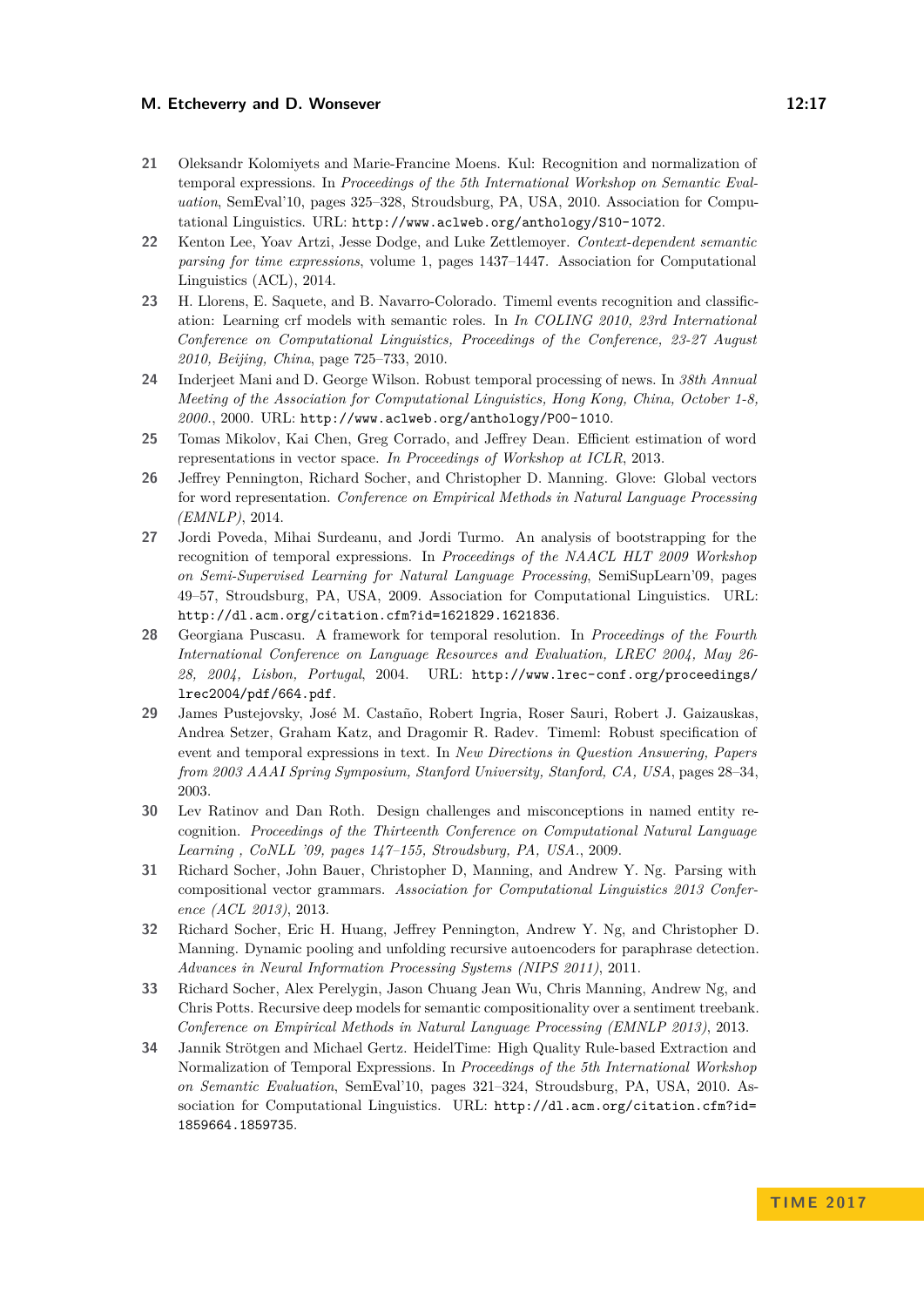#### **12:18 Time Expressions Recognition with Word Vectors and Neural Networks**

- <span id="page-17-0"></span>**35** Jannik Strötgen and Michael Gertz. Multilingual and cross-domain temporal tagging. *Language Resources and Evaluation*, 47(2):269–298, 2013. [doi:10.1007/s10579-012-9179-y](http://dx.doi.org/10.1007/s10579-012-9179-y).
- <span id="page-17-5"></span>**36** Theano Development Team. Theano: A Python framework for fast computation of mathematical expressions. *arXiv e-prints*, abs/1605.02688, May 2016. URL: [http://arxiv.](http://arxiv.org/abs/1605.02688) [org/abs/1605.02688](http://arxiv.org/abs/1605.02688).
- <span id="page-17-4"></span>**37** Tijmen Tieleman and Geoffrey E. Hinton. Lecture 6.5 – rmsprop: Divide the gradient by a running average of its recent magnitude. *COURSERA: Neural Networks for Machine Learning*, 2012.
- <span id="page-17-1"></span>**38** Naushad UzZaman and James F. Allen. TRIPS and TRIOS System for TempEval-2: Extracting Temporal Information from Text. In *Proceedings of the 5th International Workshop on Semantic Evaluation*, SemEval'10, pages 276–283, Stroudsburg, PA, USA, 2010. Association for Computational Linguistics. URL: [http://www.aclweb.org/anthology/](http://www.aclweb.org/anthology/S10-1062) [S10-1062](http://www.aclweb.org/anthology/S10-1062).
- <span id="page-17-3"></span>**39** Naushad UzZaman, Hector Llorens, James F. Allen, Leon Derczynski, Marc Verhagen, and James Pustejovsky. Tempeval-3: Evaluating events, time expressions, and temporal relations. *CoRR*, abs/1206.5333, 2012. URL: <http://arxiv.org/abs/1206.5333>.
- <span id="page-17-2"></span>**40** L. J. P. van der Maaten and G. E. Hinton. Visualizing high-dimensional data using t-sne. *Journal of Machine Learning Research 9(Nov):2579-2605*, 2008.

# <span id="page-17-6"></span>**A Result Tables**

### **A.1 Noise**

We tested the effects of applying noise to the input. We slightly modified the input, according to Gaussian distribution centered at zero and using several variance values, in the input data and intermediate representations. The variance regulates the noise level injected.

Including noise substantially improved the recall, and it slightly improved the precision for noise values from 0*.*1 (Table [18\)](#page-17-7). The results for noise values under 0*.*1 were slightly lower. The best results were obtained when considering 0*.*2 injected noise variance, with significant degradation when considering a 0*.*3 variance. The hidden layer noise has a less substantial impact and is more sensitive to the amount of noise injected.

We trained a model with the best noise levels in the input and in the hidden layer to observe the interaction of both cases. It seems that the effects add up degrading the precision.

As for expression detection, as well as in classification, we obtained the best result when considering a 0*.*2 noise value at the input and with no noise in the hidden layer. This was the same case that produced the best results in classification. The best results achieved

<span id="page-17-7"></span>**Table 18** Results in the classification of expressions in feedforward models on 200-dimension words, with three words of symmetric context and a 300-size hidden layer, with varying noise levels at the input and hidden layer. The results between brackets correspond to cases with noise in the hidden layer.

| <b>Noise</b> | Prec          | Rec           | F             |
|--------------|---------------|---------------|---------------|
| 0.00         | 78.61         | 62.96         | 69.92         |
| 0.01         | 77.20 (79.41) | 61.11(62.50)  | 68.22 (69.95) |
| 0.05         | 77.40 (77.60) | 63.43 (65.74) | 69.72 (71.18) |
| 0.10         | 79.33 (77.40) | 65.74 (63.43) | 71.90 (69.72) |
| 0.20         | 80.66 (77.01) | 67.59 (62.04) | 73.55 (68.72) |
| 0.30         | $78.65$ (-)   | 64.81 $(-)$   | $71.06$ (-)   |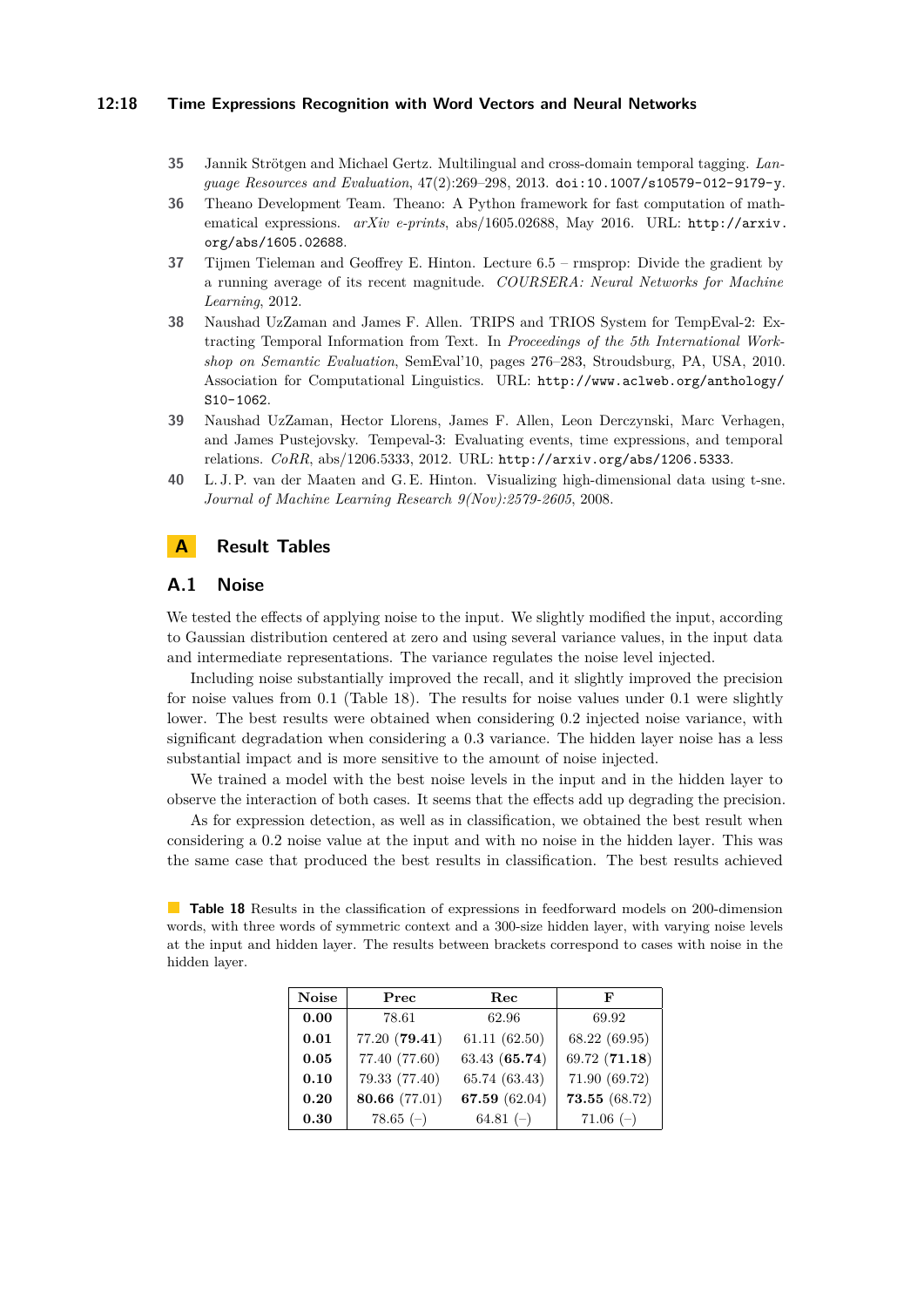#### **M. Etcheverry and D. Wonsever 12:19 M. Etcheverry and D. Wonsever**

<span id="page-18-0"></span>**Table 19** Results in the classification of expressions from feedforward models on 200-dimension words, with three words of symmetric context and a 300-size hidden layer, with varying levels of dropout in the hidden layer.

| Dropout | Prec  | Rec   | F     |
|---------|-------|-------|-------|
| 0.00    | 78.61 | 62.96 | 69.92 |
| 0.01    | 80.57 | 65.28 | 72.12 |
| 0.05    | 78.29 | 63.43 | 70.08 |
| 0.10    | 75.82 | 63.89 | 69.35 |
| 0.20    | 77.14 | 62.50 | 69.05 |

<span id="page-18-1"></span>**Table 20** Results in the classification of expressions from feedforward models on 200-dimension words, with three words of symmetric context and a 300-size hidden layer, with varying levels of L2 regularization.

| L2     | P     | R.    | F     |
|--------|-------|-------|-------|
| 0.00   | 78.61 | 62.96 | 69.92 |
| 0.0001 | 78.21 | 64.81 | 70.89 |
| 0.001  | 80.11 | 65.28 | 71.94 |
| 0.01   | 77.58 | 62.50 | 69.23 |
| 0.05   | 79.21 | 65.43 | 71.57 |
| 0.10   | 81.21 | 62.04 | 70.34 |
| 0.20   | 78.82 | 62.04 | 69.43 |

for detection were 78*.*59 F-score for the strict case and 81*.*42 for the relaxed case, where displacements of a word were allowed in the extension of the expression detected.

# **A.2 Dropout**

This section shows the behavior of dropout (or multiplicative mask) in the hidden layer. This technique randomly turns to zero some entries in intermediate layers. It can be seen as a partial network where some components are completely eliminated. The dropout value is the portion of units set to zero.

We conducted an experiment with varying dropout levels for the hidden layer of a feedforward (Table [19\)](#page-18-0). Regarding detection, a dropout value of 0*.*01 also yielded the best result in the hidden layer, with a 75*.*70 F-score in the strict case and of 81*.*84 for the relaxed case.

## **A.3 L1 and L2 regularizations**

Overfitting can be reflected on high values in the weights learned, so training the model avoiding high values in the learned weights may help to prevent it. This technique is called *weight decay* (or L2 regularization). The technique consist on adding the term  $\lambda_{L2}$  $||\theta||_2$  to the target function, where  $\|\cdot\|_2$  is the L2 norm, and  $\theta$  is the weights vector to fit. This aims to a reduction in the weights magnitude besides the function to optimize.

Many instances of a base model was trained with different values for L2 regularization each (Table [20\)](#page-18-1). Results improve when considering  $\lambda_{L2} = 0.001$ . Anyways, the results fluctuate and for that reason is hard to determine which was the best configuration.

Furthermore, besides the tendency towards low values in learned parameters, there might be a positive effect on sparse representations. A way to tend to sparse parameters is to